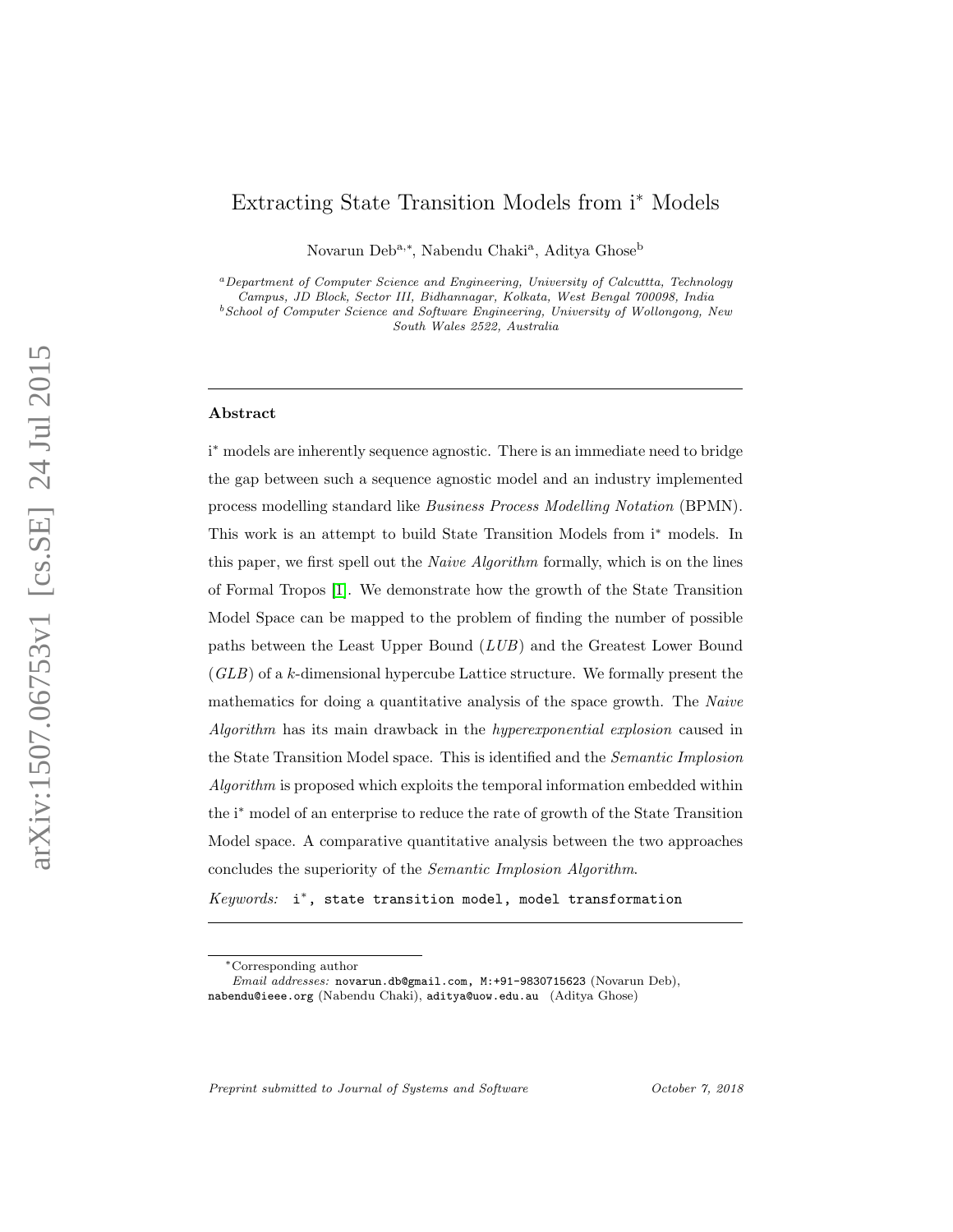## 1. Introduction

The use of models for software development has become a very standard software engineering practise. The advantages of using modelling notations to obtain the working view of a system or software, before actually coding it, is well-known. The most prominent benefits of modelling a system is to identify risks of failure before the coding of the system / software actually begins. Also, the use of standard modelling notations like UML helps in automated generation of code snippets.

A system or enterprise is modelled during the design phase of the development life cycle, only after the requirement specifications have been frozen by the consumer. Requirements Engineering helps in maintaining and documenting the user requirements. Requirement specifications are finalized only after multiple communications between the designer and the consumer. It is always beneficial to both the consumer and the designer if a working model of the system / enterprise can be obtained during the requirement analysis phase of development.  $i^*$ models were proposed keeping this in mind. The i<sup>∗</sup> model provides an abstract sequence-agnostic view of the system to the consumer. In other words, it identifies actors and how they interact with each other. The i<sup>\*</sup> model does not specify an activity work-flow or data-flow to the consumer. Temporal information is not specified anywhere within an i<sup>∗</sup> model. This graphical representation of the system acts as a dashboard to the consumer where he can specify changes and be sure that the developer is in sync with what the consumer requires.

Merely developing a formal modelling tool for requirement analysis only does not help the software engineering community much. i<sup>∗</sup> models can have a huge impact on the development life cycle of systems / enterprises if we can map them to activity diagrams, and work-flow and data-flow models. Sequential or temporal characteristics are an inherent property of any standard business process model like BPMN or Petri-Nets. Without any control flow information, i<sup>∗</sup> models prove to be futile. Again, since i<sup>∗</sup> models are supposed to be sequence-agnostic, proposing modifications over i<sup>\*</sup> models to incorporate tem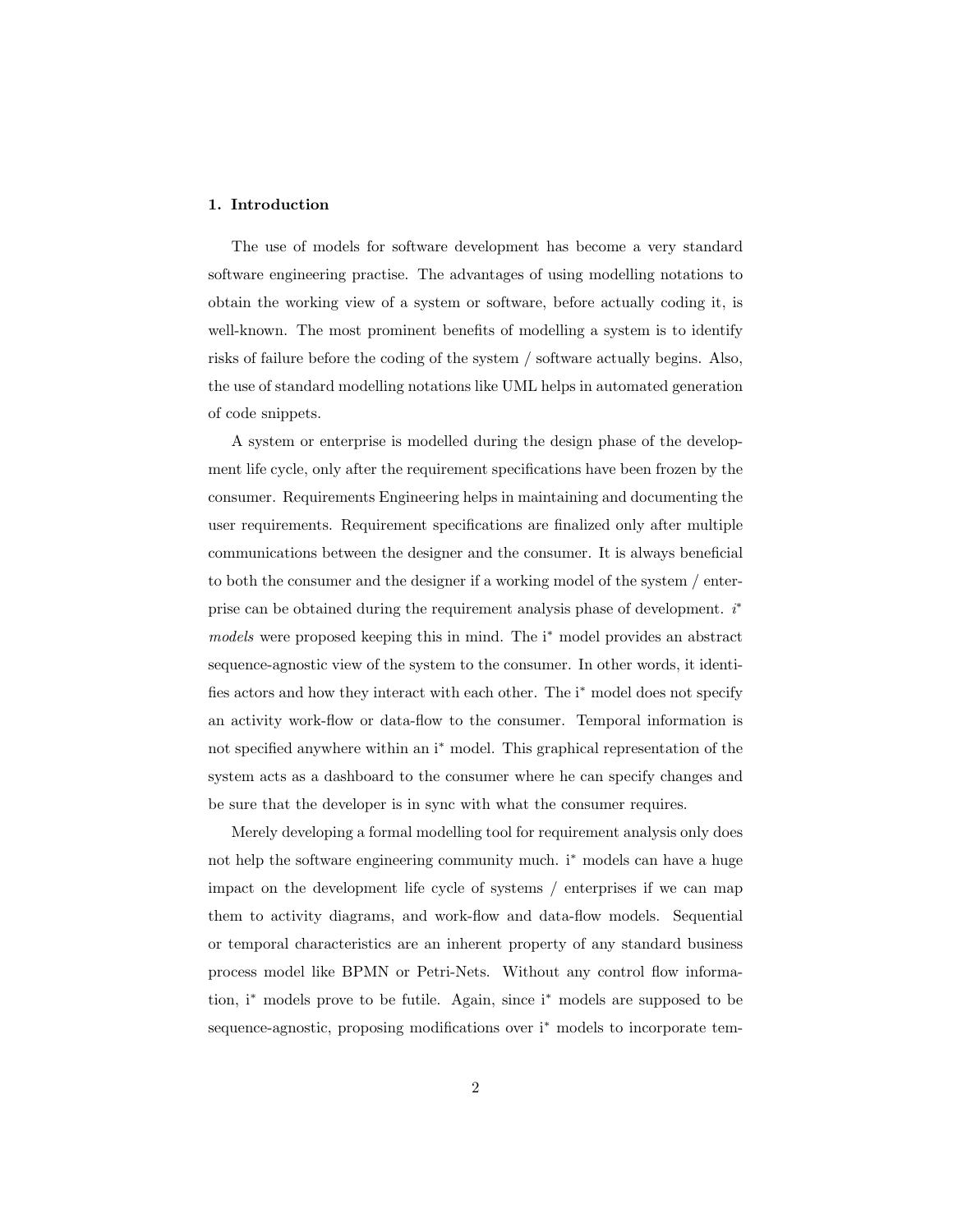poral information, changes the very semantics and purpose of the i<sup>∗</sup> modelling notation.The need of the hour is, thus, to bridge this gap between a sequenceagnostic requirements analysis model and a control-flow specific business process model. This paper is a conscious effort towards bridging this gap.

The most obvious solution to this problem is using the brute-force method. Fuxman introduced the concept of actor instances and how dependencies, assertions, possibilities, and invariants can exist in either of three states - Not Created, Created but Not Fulfilled, and Fulfilled [\[1\]](#page-38-0). The Naive Algorithm extends this concept to Goals, Tasks, Resources, and Dependencies existing within an i<sup>∗</sup> model. It assumes that every model element goes through the above three states and makes two state transitions to reach the Fulfilled state from the Not Created state. Using this brute-force method to generate all possible state transition models corresponding to an i<sup>\*</sup> model, results in an explosion within the state transition model space. This is identified in the following section. It is interesting to observe that, although an i<sup>∗</sup> model is sequence agnostic, yet there exists some features or modelling constructs of the i<sup>∗</sup> model that provide some temporal insight into the underlying system / enterprise. For instance, every dependency has a *cause-effect property* in the sense that it is only when a dependee satisfies or fulfils a requirement of the depender does the dependency become satisfied. The Semantic Implosion Algorithm identifies these untapped temporal characteristics and tries to contain the rate of growth of the state transition model space corresponding to an i<sup>∗</sup> model. Simulation results reveal that the Semantic Implosion Algorithm indeed outperforms the Naive algorithm and provides a drastic improvement over the brute-force method.

The rest of the paper is structured as follows. Section [2](#page-3-0) provides a review on existing techniques for transforming models. This section identifies that i<sup>∗</sup> models have not beeen transformed to sequential models so far. The next section (Section [3\)](#page-5-0) details out the Naive Algorithm and the State Implosion Algorithm. The drawbacks of the Naive Algorithm are identified and the Semantic Implosion Algorithm is proposed as a solution to these drawbacks. Section [4](#page-25-0) performs a detailed simulation where both the algorithms are applied to the same classes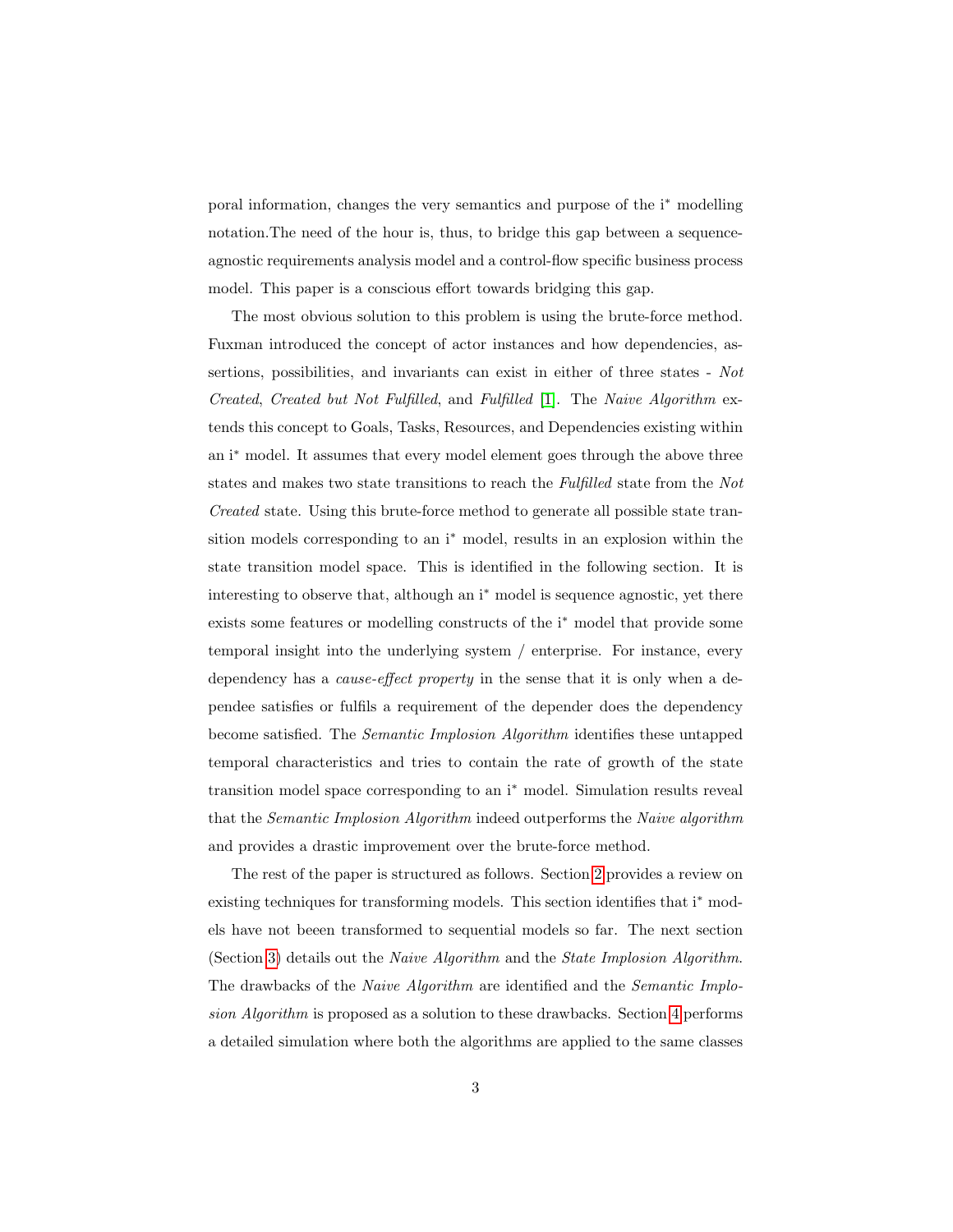of i<sup>∗</sup> models and their behaviour are observed, compared and contrasted. Finally, section [5](#page-36-0) concludes the paper.

### <span id="page-3-0"></span>2. State-of-the-Art

Sendall and Kozaczynski had already identified Model Transformation as the central driving force behind Model-Driven Software Development [\[2\]](#page-38-1). Model Transformation represents the daunting challenge of converting higher-level abstraction models to platform-specific implementation models that may be used for automated code generation. Performing a model transformation requires a clear understanding of the abstract syntax and semantics of both the source and target.

Most Model-Driven Engineering practises offer a black box view of the transformation logic making it difficult to observe the operational semantics of a transformation. Most strategies work with lower levels of abstraction and encounter several limitations. In [\[3\]](#page-39-0), the authors propose a Domain Specific Language over Colored Petri-Nets - called Transformation Nets - that provides a high level of model transformation abstraction. An integrated view of places, transitions, and tokens, provide a clear insight into the previously hidden operational semantics.

Model transformation plays a vital role in bridging the gap between nonsuccessive phases of the software development life cycle. [\[4\]](#page-39-1) presents one such attempt to bridge the gap between system designers and system analysts. A model generated by the designer is transformed to a model suitable for conducting analysis. the outcome of the analysis is mapped back into the design domain. The authors work with UML2Alloy - a tool that takes a UML Class diagram augmented with OCL constraints and converts it into the Alloy formal representation. Design inconsistency analysis is done on the Alloy representation. Alloy creates counter examples for any such inconsistency and converts it back into a UML Object diagram. This paper tries to do model transformation for bridging the gap between the Requirements phase and the Design phase of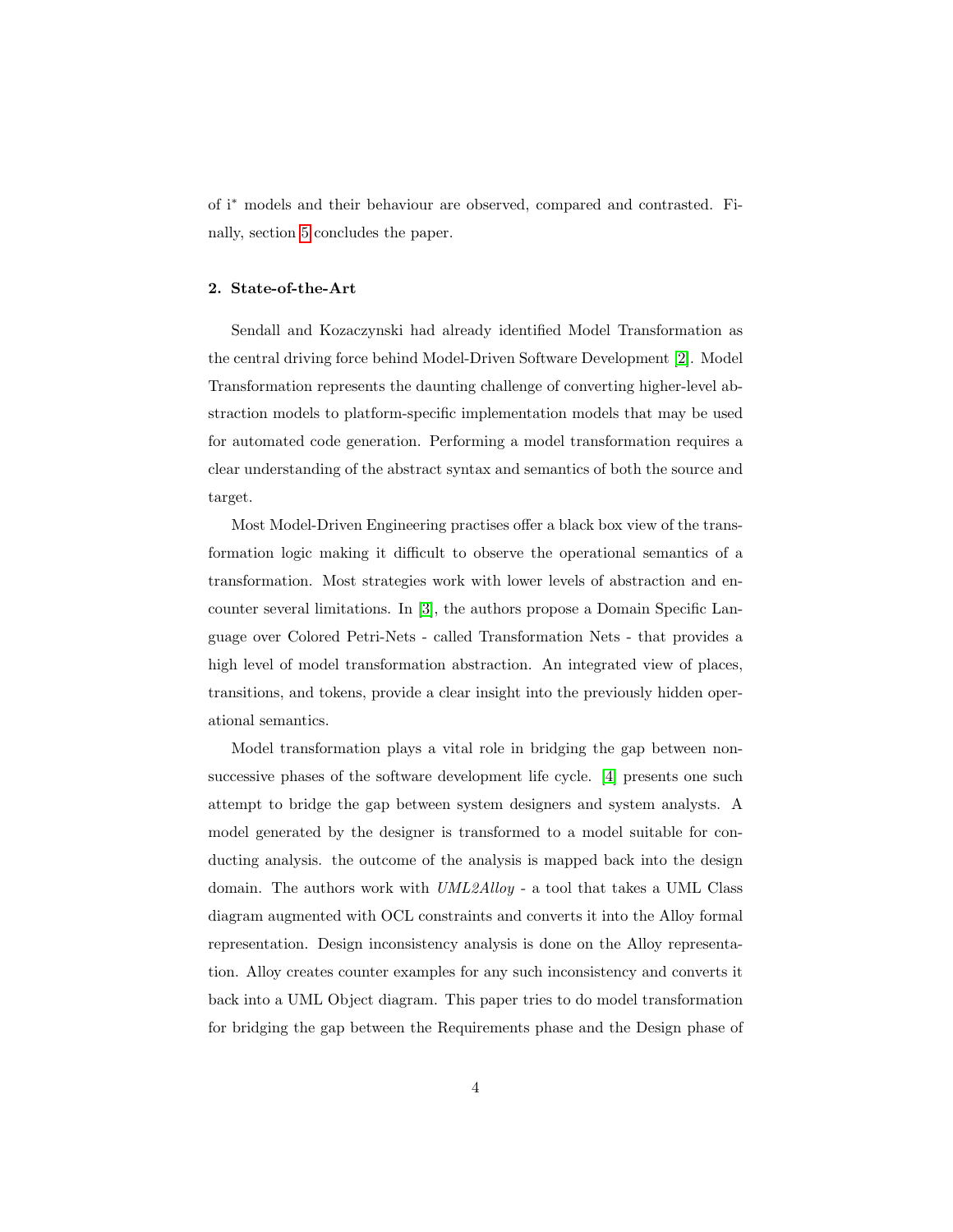the development life cycle.

Creating a wide array of formal models for enhancing the system engineering process, proves to have time and cost overheads. Kerzhner and Paredis use model transformations to achieve this objective, overcoming the overheads, in [\[5\]](#page-39-2). Formal models are used to specify the structures of varying design alternatives and design requirements, along with experiments that conform the two. These models are represented using the Object Management Group's Systems Modelling Language (OMG SysMLTM). Model transformation is then used to transform design structures into analysis models by combining the knowledge of reusable model libraries. Analysis models are transformed into executable simulations which help in identifying possible system alternatives. Model transformation plays a vital role in this work.

Mussbacher, et al, have performed a detailed comparison of six different modelling approaches in [\[6\]](#page-39-3). The modelling approaches that were assessed include Aspect-oriented User Requirements Notation  $(AoURN)$  [\[7\]](#page-39-4), Activity Theory (AT) [\[8\]](#page-39-5), The Cloud Component Approach (CCA), Model Driven Service Engineering (MDSE) [\[9\]](#page-39-6), Object-oriented Software Product Line Modelling  $(OO-SPL)$  [\[10\]](#page-39-7), and Reusable Aspect Models  $(RAM)$  [\[11,](#page-39-8) [12\]](#page-40-0). The comparison criteria werre grouped into two broad categories - Modelling Dimensions and Key Concepts. Modelling dimensions include properties like Phase, Notation, and Units of Encapsulation. Key concepts, on the other hand, provide an insight into parameters like Paradigm, Modularity, Composability, Traceability and Trade-off Analysis. Of these six approaches, AoURN [\[7,](#page-39-4) [13\]](#page-40-1) and OO-SPL [\[10\]](#page-39-7) are of interest to this work, as both these approaches are applicable in the Early and Late Requirements phases of software development. the i<sup>∗</sup> modelling notation belongs to this approach. In fact,  $AoURN$  is based on the ITU-T Z.151 [\[14\]](#page-40-2) standard that uses Goal-oriented Requirements Language (GRL), that is based on i<sup>∗</sup> modelling. AoURN is machine analysable and can perform scenario regression tests, goal-model evaluation, and ttrade-off analysis. Unlike the other modelling approaches, AoURN provides structural, behavioural, and intentional views, along with generic support for qualities and non-functional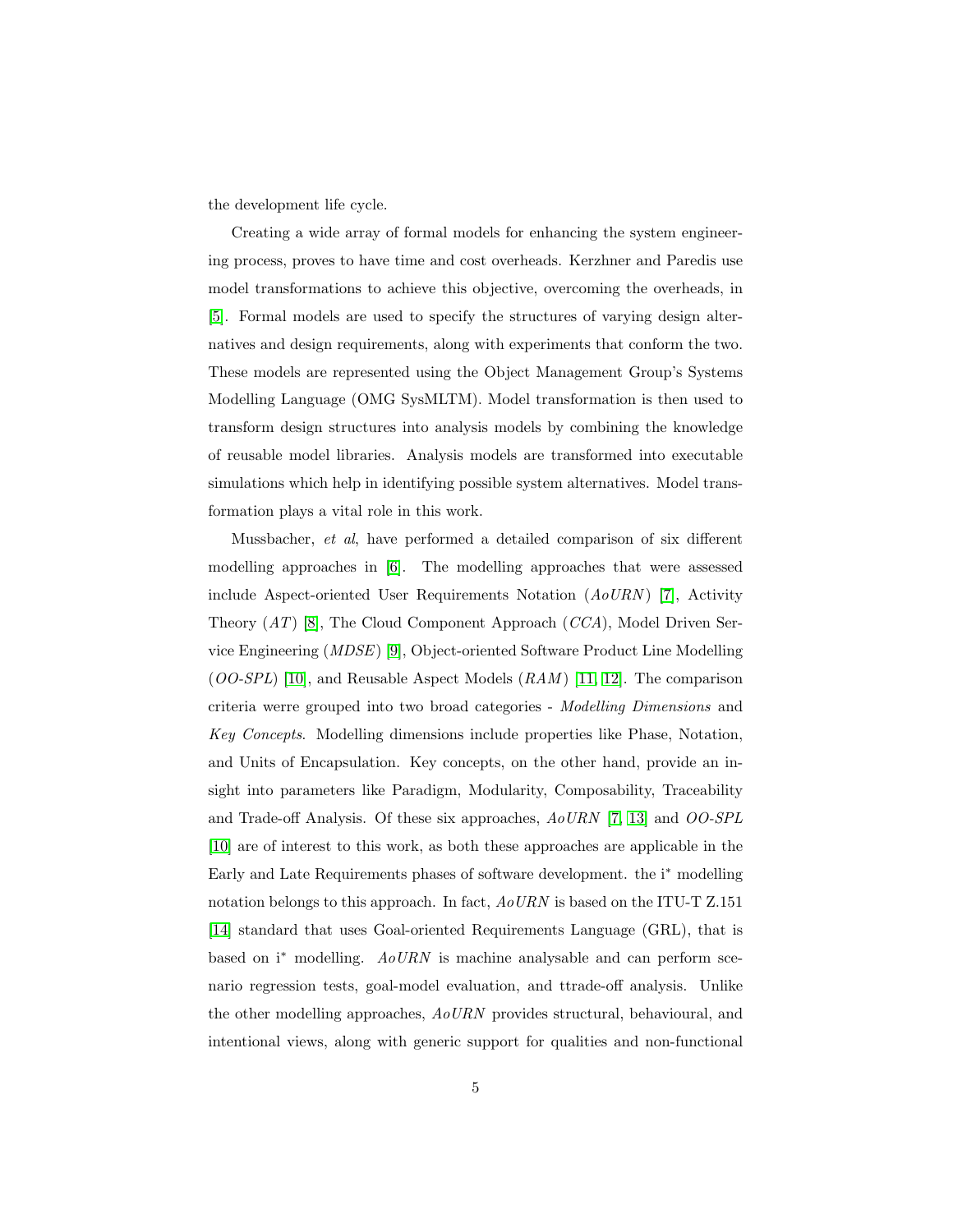properties. It is purely graphical in nature.

The importance of i<sup>∗</sup> modelling in Requirements Engineering has been well established in the last couple of years. Model transformations help in reducing the time and cost overheads associated with developing formal models for all possible design strategies across different architectures. There exists solutions to transform design models into execution sequences and perform various types of analyses. However, no work has been done so far on transforming requirement specification models to design models. Bridging this gap will help in identifying risks and failures during the Requirement Specification and Analysis phase of software development itself. Also, modern enterprises must ensure that they conform to a well-defined set of compliance rules involving government laws and regulations. Compliance checking deals with ensuring that an enterprise is system compliant. Although compliance rules can be defined as temporal properties on the system, compliance conformance cannot be verified with the i <sup>∗</sup> model as it is typically sequence agnostic. In order to perform any type of model checking, we must first transform such a sequence-agnostic i<sup>∗</sup> model into some form of state transition model that provides an insight into the possible sequence of activities within the enterprise. However, since it is an intuitive extraction of state transition models from an i<sup>∗</sup> model, we might not be restricted to one particular unique solution. Rather, such a model transformation will be a one-to-many mapping. This work takes a leap in the efforts to bridge the gap between requirement models and design models. Two algorithms are presented and discussed that achieve this. A quantitative analysis is also performed between the two and the superiority of the Semantic Implosion Algorithm over the Naive Algorithm is established.

## <span id="page-5-0"></span>3. Developing State Transition Models from an i\* model

The primary aim of this research is to analyze an i\* model and develop all possible state transition models that can be derived from the given i\* model. The challenge as well as motivation behind this work lies in the fact that i\*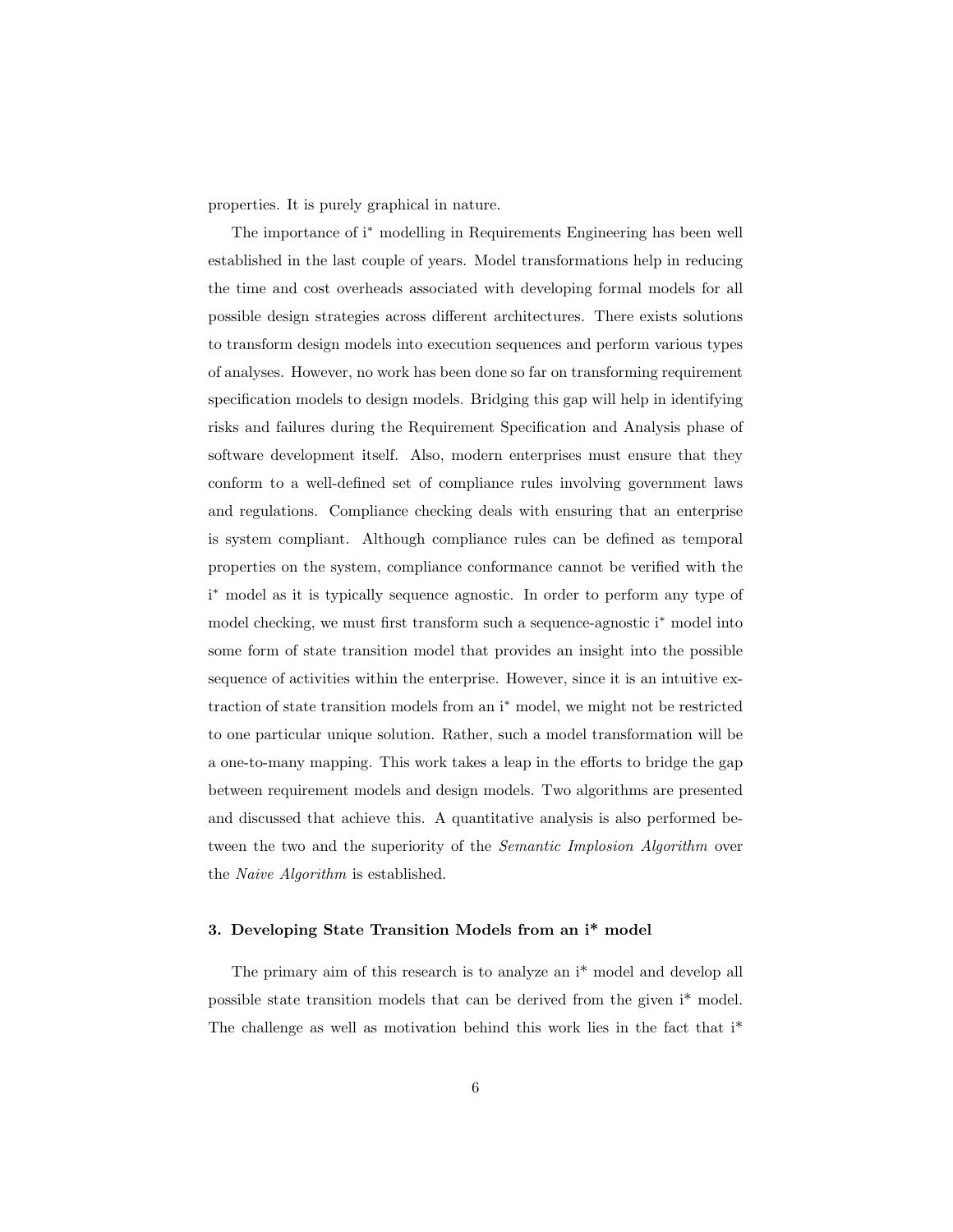models are sequence agnostic. However, without identifying a sequence of operations within the enterprise, it becomes very difficult to check and verify temporal properties and compliance rules within the system. Again, it is to be kept in mind that since an i\* model is sequence agnostic, we cannot deterministically establish one single state transition model that corresponds to a given i\* model. The output of this work will generate a set of state transition models, each of which satisfy the specification of the i<sup>\*</sup> model. Once we obtain this valid set of plausible state transition models, we can apply some user defined enterprise specific compliance rules that fine tunes this set of probable state models. This final set of pruned state transition models can then be reverted back to the Enterprise owner in order to verify the requirements.

In this work we are considering the more detailed strategic relationship (SR) diagram of an i\* model. The SR-diagram is much more comprehensive than its strategic dependency (SD) counterpart and encompasses all the dependency information that is captured in the SD-diagram. In fact, an SD-diagram represents the dependencies between different actors but does not exactly depict which particular model element of the depender is dependent on which particular model element of the dependee. The SR model is much more elaborate in this sense.

## <span id="page-6-0"></span>3.1. The Naive Algorithm

The simplest and most obvious solution to develop the set of all possible state transition models from an i\* model, is to consider each model element separately and assume that they can exist in either of 3 possible states –  $Not$ Created (NC), Created Not Fulfilled (CNF), and Fulfilled  $(F)$  - and apply the brute-force approach. In the first phase of this research, we assume a single instance of each model element appearing in the SR-diagram, i.e., each goal, task, or resource appearing in the SR-diagram represents a single instance of the corresponding model element. We obtain sequences of states or state transition models by evaluating the all possible permutations of the model elements and the state in which they exist.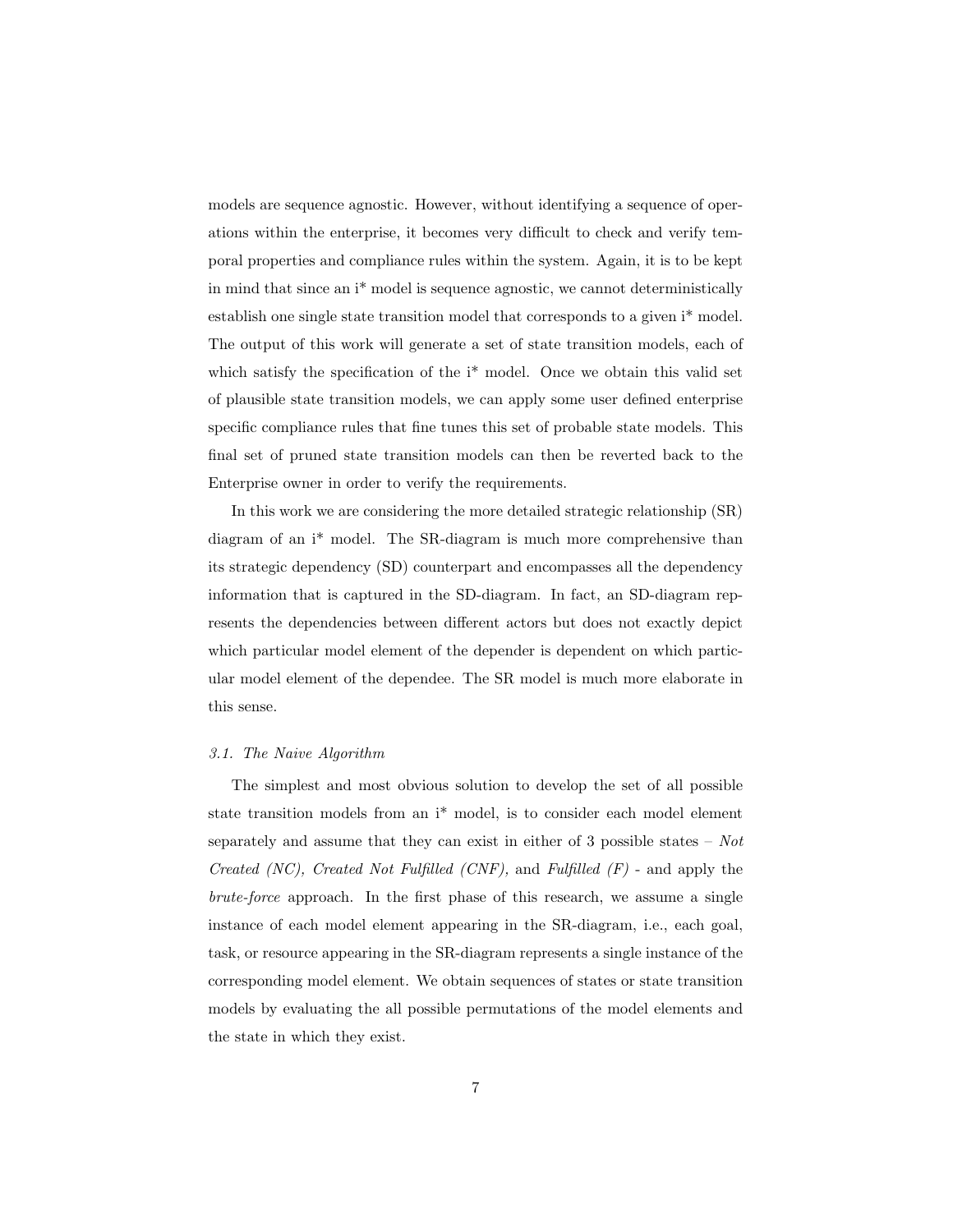Let us demonstrate the above concept with an example. Consider the simplest possible SR diagram with one actor consisting of only one goal G. This is shown in figure [1.](#page-7-0)a. The goal G can be in either of three states  $-$  Not Created denoted by  $\hat{G}$ , Created Not Fulfilled denoted by  $\check{G}$ , and Fulfilled denoted by  $\dot{G}$ . These three states give rise to 3! state transition models as shown in figures [1.](#page-7-0)b to [1.](#page-7-0)g. they can exist in either of 3 possible states – *Not Created (NC), Created Not Fulfilled (CNF),* and prove possible sets diagram, i.e., end alone considering or only one goal of represent transition models by evaluating the all possible permutations of the process elements and the state in  $\mathcal{L}_\mathcal{A}$ denoted by  $\epsilon$ with one action consisting of one goal on the goal *G. This is shown in figures* 1.a.  $\alpha$  of  $\alpha$ ,  $\beta$ ,  $\alpha$ ,  $\beta$ , and  $\beta$ , and  $\beta$ , and  $\beta$ , and  $\beta$ 



<span id="page-7-0"></span>Figure 1: (a) Actor A with a single goal G; (b) – (g) Possible state transition models that can be derived by permuting the state space

However, out all these 6 state transition models, only figure 1.b is semantically correct. All the other state transition models are semantically inconsistent as a model element can go through its possible states in exactly one possible sequence – NC  $(\hat{G}) \rightarrow \text{CNF} (\check{G}) \rightarrow \text{F} (\check{G})$ . We call this sequence the *default* sequence, and must be satisfied by all model elements. Now, let us increase the complexity by incorporating one more model element in the SR-diagram, i.e., let there exist two model elements in the SR-diagram. These two model elements can belong to the same actor or to two different actors. In either case, the complexity analysis remains the same.

Let  $A_1$  and  $A_2$  be two different actors, each with a single goal node  $G_1$  and  $G_2$ , respectively. Since each goal can be in either of 3 states, the total number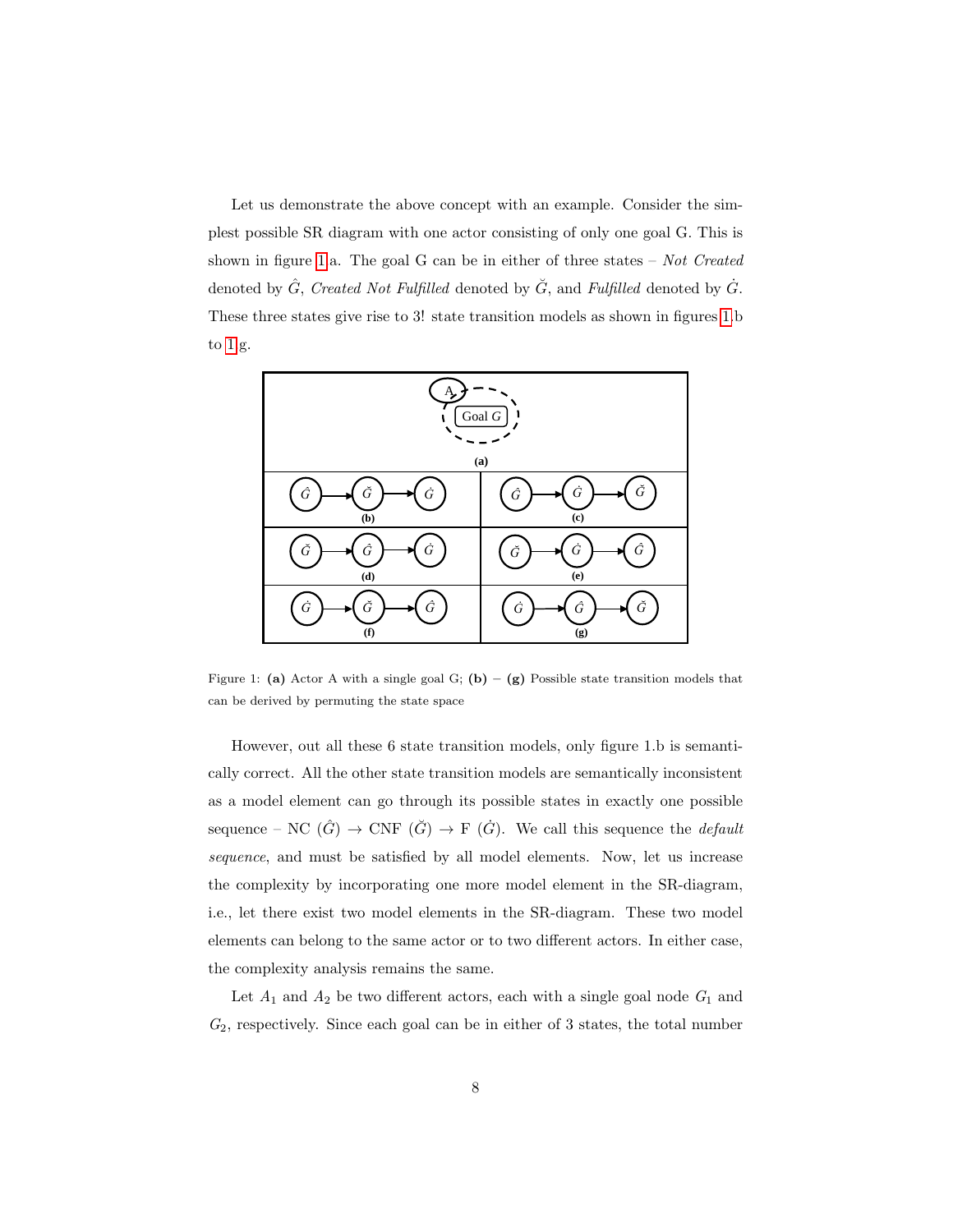of possible combined states is  $3^2$  (= 9). However, since both  $G_1$  and  $G_2$  must individually satisfy the *default sequence*, it is interesting to observe the valid state transition sequences that do not violate the individual *default sequences*. We draw a *State Sequence Graph* that maps all the possible state transition paths from the source node – denoted by  $(\hat{G}_1 \hat{G}_2)$  – to the destination node – denoted by  $(\dot{G}_1 \dot{G}_2)$ . Figure [2.](#page-8-0)b illustrates the *State Sequence Graph* for two denoted by (*G*<sup>1</sup>  $\alpha$ <sup>2</sup>) – to the destination node  $\alpha$ <sup>2</sup> of possible combined states is  $3^2$  (= 9). However, since both  $G_1$  and  $G_2$  must individually satisfy the *default sequence*, it is interesting to observe the valid state transition sequences that go not violate the individual paths from the source hode – denoted by  $(G_1 \ G_2)$  – to the destination node – denoted by  $(\sigma_1 \ \sigma_2)$ . Figure 2.6 intestrates the *blate bequence Graph* for two

other state transition models are semantically inconsistent as a process element can go through its  $\alpha$ 



<span id="page-8-0"></span>Figure 2: (a) Actors A1 and A2 with goals G1 and G2, respectively; (b) The State Sequence  $Graph over the set of  $3^2 - 9$  possible states$ Graph over the set of  $3^2 = 9$  possible states

The  $\mathcal{C}$ tate  $\mathcal{C}$ egy value  $\mathcal{C}$  over  $h$  has all the 0 perceible combined state represents The State Sequence Graph has all the 9 possible combined state representations as vertices. These vertices are connected in the form of a mesh as all state transitions do not satisfy the *default sequence*. Each path, in the *State* Sequence Graph, from the source node  $(\hat{G}_1 \hat{G}_2)$  to the destination node  $(\hat{G}_1$  $\dot{G}_2$ ) defines a semantically valid set of state transitions. In other words, each path represents a state transition model. Thus, with two model elements, we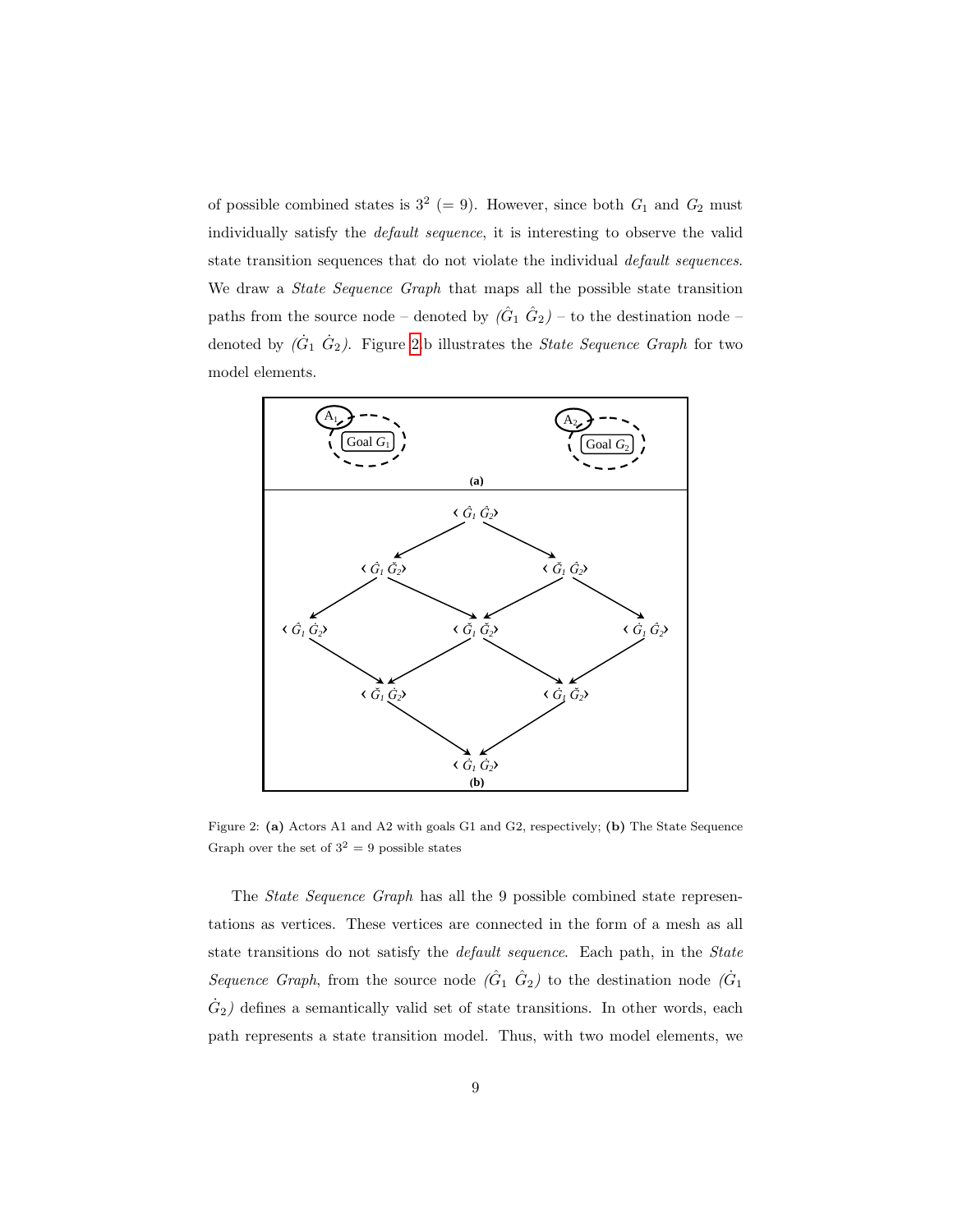obtain 6 possible state transition models that satisfy the default sequences of the individual model elements.

## Definition: State Sequence Graph

A *State Sequence Graph*, G, can be defined as a 2-tuple  $\langle V, E \rangle$  where V represents the set of vertices and  $E$  represents a set of directed edges such that,

- 1. Each state  $(\bar{G}_1 \bar{G}_2 ... \bar{G}_n) \in V$  is an *n*-tuple that represents each of the  $n$  involved model elements in either of 3 possible states  $NC$ ,  $CNF$ , or  $F$ , denoted by the generic symbol  $\bar{G}_k$ .
- 2. Each directed edge  $e_{ij} \in E$  is directed from vertex  $v_i$  to vertex  $v_j$  such that  $v_i \rightarrow v_j$  satisfies the *default sequence* for any one of the *n* model elements represented in every vertex notation. This implies that  $v_i \rightarrow v_j$  represents either of the following –
	- (a) Some goal  $\overline{G}_i$  goes from the NC state to the CNF state, denoted by  $(\bar{G}_1... \hat{G}_i... \bar{G}_n) \to (\bar{G}_1... \hat{G}_i... \bar{G}_n)$ , or
	- (b) Some goal  $\overline{G}_i$  goes from the CNF state to the F state, denoted by  $(\bar{G}_1 ... \ \check{G}_i ... \bar{G}_n) \rightarrow (\bar{G}_1 ... \ \dot{G}_i ... \bar{G}_n)$
- 3. The number of vertices in the vertex set V is  $3^n$ , i.e.,  $|V|=3^n$
- 4. Each path from the source vertex  $(\hat{G}_1 \; \hat{G}_2 \; ... \; \hat{G}_{n-1} \; \hat{G}_n)$  to the sink vertex  $(\dot{G}_1 \dot{G}_2 \dots \dot{G}_{n-1} \dot{G}_n)$  represents a valid state transition sequence that satisfies the *default sequence* of each individual model element  $G_1, G_2, ...,$  $G_{n-1}, G_n$ , i.e., every unique path  $(\hat{G}_1 \hat{G}_2 ... \hat{G}_{n-1} \hat{G}_n) \rightarrow ... \rightarrow (\hat{G}_1 \hat{G}_2)$  $\ldots$   $\dot{G}_{n-1}$   $\dot{G}_n$ ) represents a state transition model

The next level of complexity involves 3 different model elements. The analysis remains the same irrespective of how these 3 model elements are distributed between actors. Let  $G_1$ ,  $G_2$  and  $G_3$  be the three different goals plotted in the SR-diagram. As mentioned above, since each goal can be in either of 3 states, this particular situation will result in a state space with  $3<sup>3</sup>(= 27)$  combined states. The State Sequence Graph obtained is shown in Figure [3.](#page-10-0)b.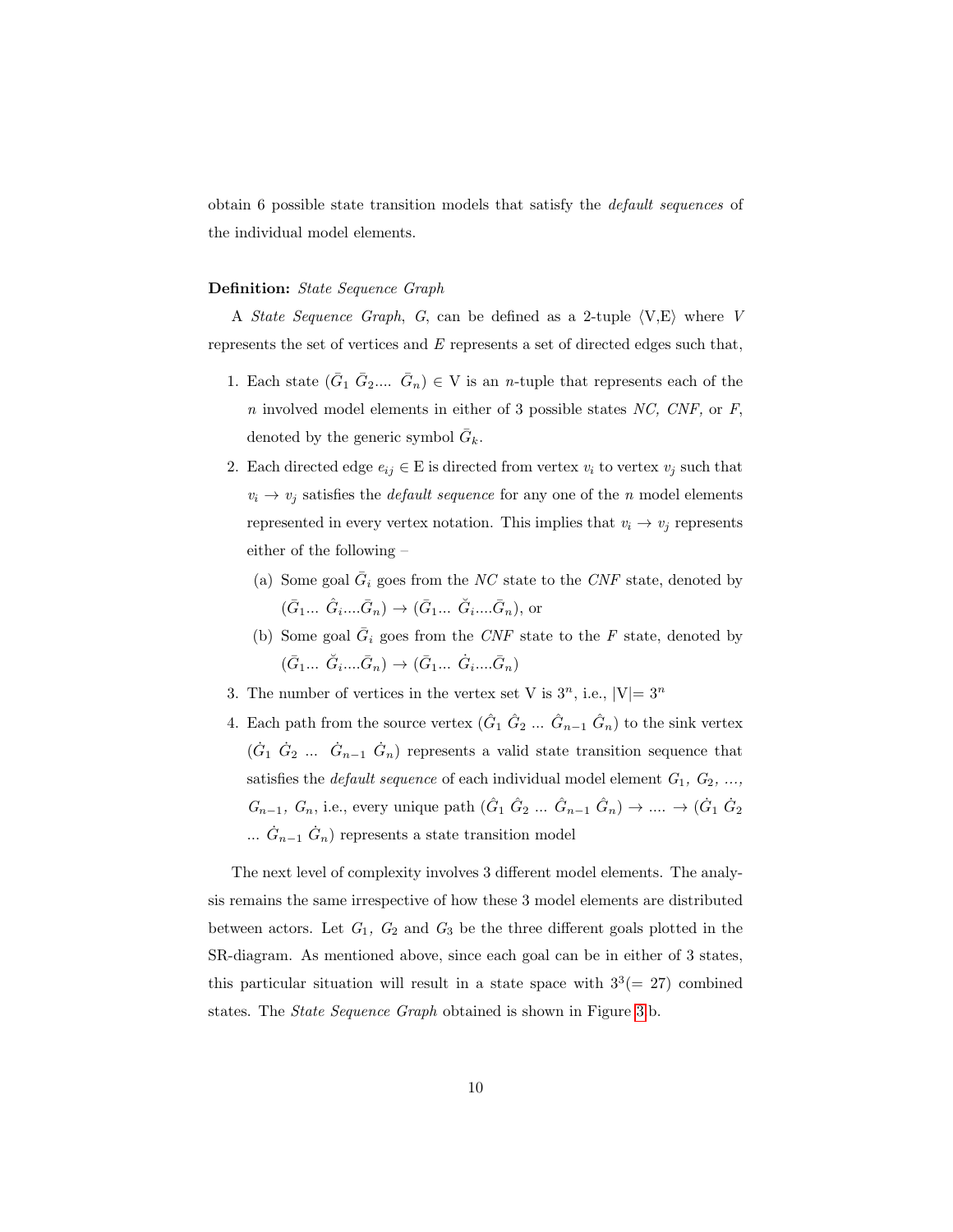

<span id="page-10-0"></span>Figure 3: (a) Actors  $A_1$ ,  $A_2$ , and  $A_3$  with goals  $G_1$ ,  $G_2$ , and  $G_3$ , respectively; (b) The State Sequence Graph over the set of  $3^3 = 27$  possible states

A detailed reachability analysis using Depth-First Search yields 90 different paths that can be used to reach the sink vertex  $(\dot{G}_1 \dot{G}_2 \dot{G}_3)$  from the source vertex  $(\hat{G}_1 \ \hat{G}_2 \ \hat{G}_3)$ . Each of these paths represents a plausible set of state transitions such that none of the 3 goals  $G_1$ ,  $G_2$ , and  $G_3$  violate the *default* sequence. Thus, with 3 model elements in the SR-diagram we get 90 possible State Transition Models that correlate to the given i\* model.

#### 3.1.1. Counting Multi-dimensional Lattice Paths

In general, it is interesting to observe the number of paths within a *State* Sequence Graph corresponding to an  $i^*$  model with k model elements. It is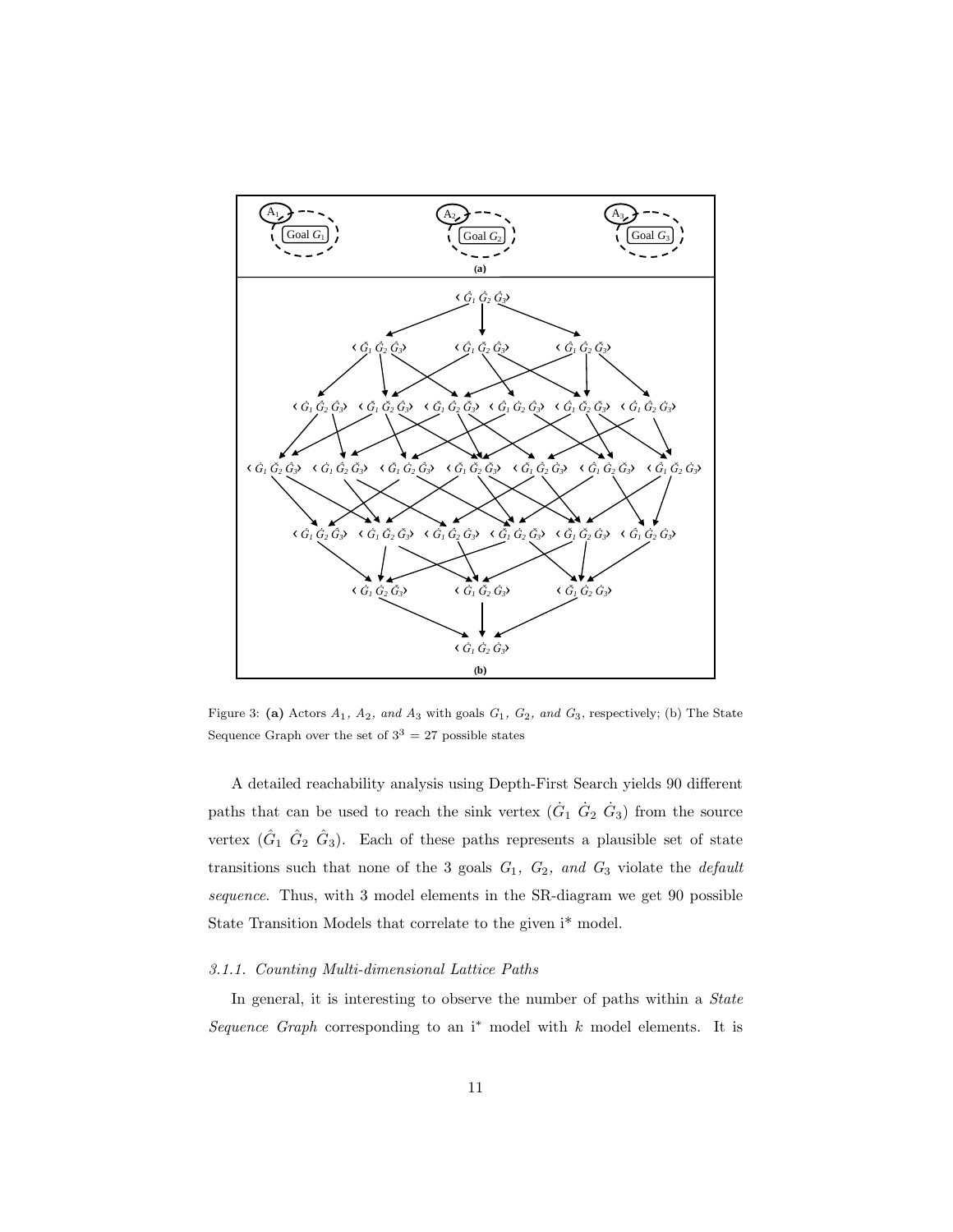intuitive from the above case studies that the state space grows exponentially as a function  $f(k) = 3<sup>k</sup>$ . This is because each of the model elements can exist in either of 3 states. The growth function representing the growth of the state transition model space is far more complex. Before going into the details of an upper bound representing the growth of the state transition model space, we need to keep in mind that every model element is initially in the Not Created state and it needs 2 transitions to reach the Fulfilled state. Thus, the distance covered by each model element is always 2.

Consider the case where  $k = 2$ . Since each model element needs to cover a distance of 2, we can consider  $(\hat{P}_1 \hat{P}_2)$  and  $(\hat{P}_1 \hat{P}_1)$  as the Least Upper Bound and the *Greatest Lower Bound* of a  $2 \times 2$  lattice. In general, the number of paths on a  $n_1 \times n_2$  lattice is given by -

$$
L_P = \binom{n_1 + n_2}{n_1} = \frac{(n_1 + n_2)!}{n_1! n_2!} \tag{1}
$$

So for a  $2 \times 2$  lattice structure, we have -

$$
L_P = \binom{2+2}{2} = \frac{(2+2)!}{2! \ 2!} = \frac{4!}{2! \ 2!} = \frac{24}{4} = 6.
$$

This is exactly what we obtain from our empirical study in Figure [2.](#page-8-0)

When  $k = 3$ , we can represent the set of all possible transitions from  $(\hat{P}_1 \hat{P}_2 \hat{P}_3)$  to  $(\hat{P}_1 \hat{P}_1 \hat{P}_3)$  as 3-dimensional cubic lattice. Again, since each model element makes 2 transitions to be fulfilled, hence, we obtain a  $2 \times 2 \times 2$  3dimensional cubic lattice. In general, the number of paths in a 3-dimensional cubic lattice with dimensions  $(n_1, n_2, n_3)$  is given by -

$$
L_P = \binom{n_1 + n_2 + n_3}{n_1, n_2, n_3} = \frac{(n_1 + n_2 + n_3)!}{n_1! n_2! n_3!}
$$
 (2)

So for a 3-dimensional cubic lattice with dimensions $(2, 2, 2)$ , we have -

$$
L_P = \binom{2+2+2}{2,2,2} = \frac{(2+2+2)!}{2! \ 2! \ 2!} = \frac{6!}{2! \ 2! \ 2!} = \frac{720}{8} = 90.
$$

Again, this is exactly what we obtain from our empirical study in Figure [3.](#page-10-0)

To generalize the upper bound on the growth function of the state transition model space, if we have a k-dimensional hypercube lattice with dimensions  $(n_1,$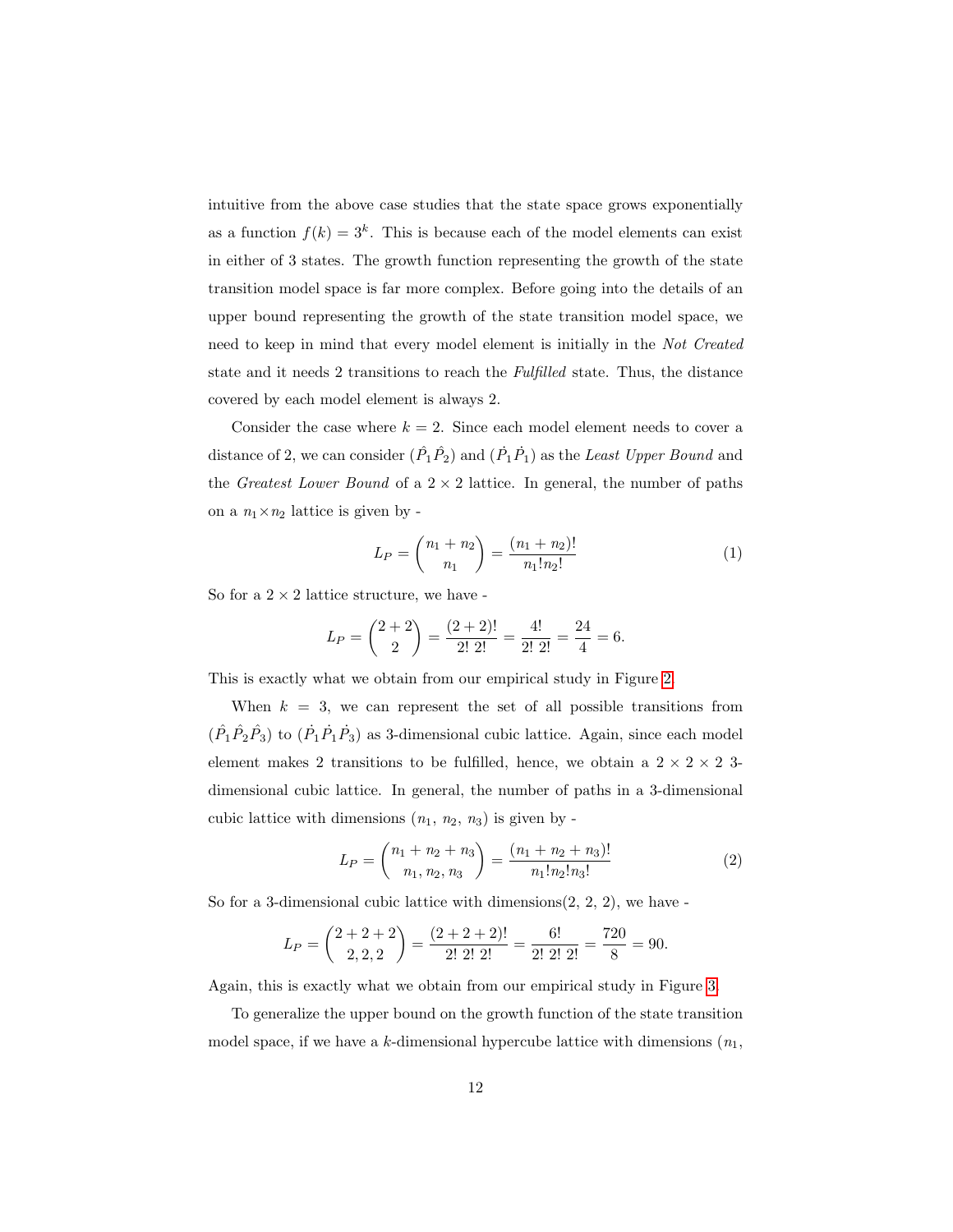| No. of Process Elements | State Space     | Table 1. Trave of grow in or space with. The number of moder elements<br>State Transition Model Space |
|-------------------------|-----------------|-------------------------------------------------------------------------------------------------------|
| 5                       | 243             | 113400                                                                                                |
| 10                      | 59049           | $2.37588E + 15$                                                                                       |
| 15                      | 14348907        | $8.09487E+27$                                                                                         |
| 20                      | 3486784401      | 7.78117E+41                                                                                           |
| 25                      | $8.47289E + 11$ | $9.06411E + 56$                                                                                       |
| 30                      | $2.05891E+14$   | $7.74952E+72$                                                                                         |
| 35                      | $5.00315E + 16$ | $3.48622E + 89$                                                                                       |
| 40                      | $1.21577E+19$   | $6.5092E+106$                                                                                         |
| 45                      | $2.95431E + 21$ | $4.2227E+124$                                                                                         |
| $50\,$                  | $7.17898E+23$   | $8.289E+142$                                                                                          |
| 55                      | $1.74449E + 26$ | $4.4083E+161$                                                                                         |
| 60                      | $4.23912E+28$   | $5.8022E+180$                                                                                         |
| 65                      | $1.03011E + 31$ | $1.7528E + 200$                                                                                       |
| 70                      | $2.50316E + 33$ | $1.1403E + 220$                                                                                       |
| 75                      | $6.08267E+35$   | $1.5123E + 240$                                                                                       |
| 80                      | $1.47809E + 38$ | $3.8999E+260$                                                                                         |
| 85                      | $3.59175E+40$   | $1.876E + 281$                                                                                        |

<span id="page-12-1"></span>Table 1: Rate of growth of space w.r.t. the number of model elements

 $n_2,\,...,\,n_k),$  then the number of paths is given by -

$$
L_P = \binom{n_1 + n_2 + \ldots + n_k}{n_1, n_2, \ldots, n_k} = \frac{(n_1 + n_2 + \ldots + n_k)!}{n_1! n_2! \ldots n_k!} = \frac{\left(\sum_{i=1}^k n_i\right)!}{\prod_{i=1}^k (n_i!)}
$$
(3)

Irrespective of the number of model elements involved, since each model element travels a distance of 2 to become fulfilled, we have the condition  $\forall_{i=1}^k$ ,  $n_i=2$ . The total number of paths is given by -

<span id="page-12-0"></span>
$$
L_P = \frac{\left(\sum_{i=1}^k 2\right)!}{\prod_{i=1}^k (2!)} = \frac{(2k)!}{2^k}.
$$
\n(4)

Equation [4](#page-12-0) can be used to generate a data set and observe how the state space and the state transition model space grows with increasing number of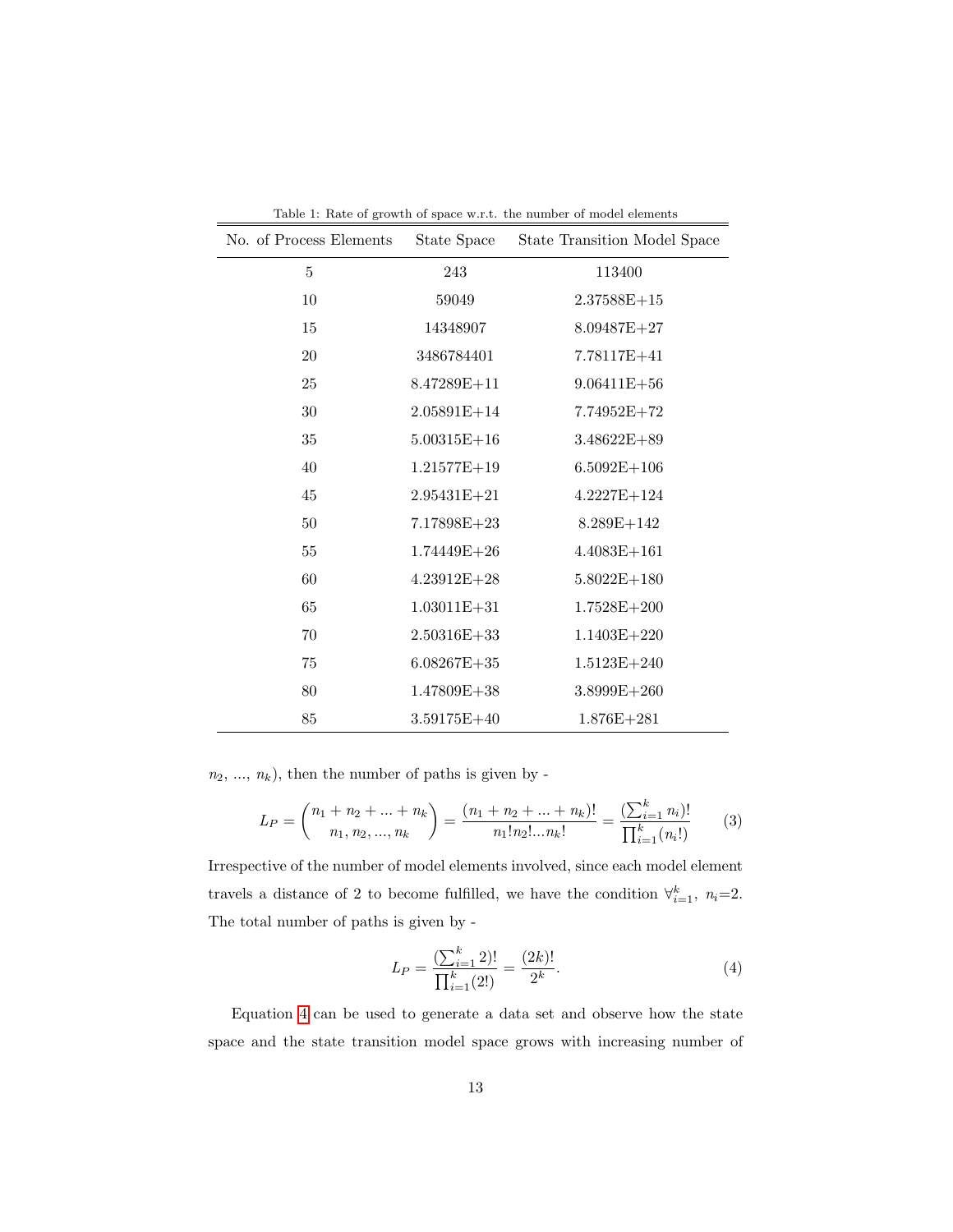model elements in the i<sup>∗</sup> model. Table [1](#page-12-1) represents such a data set as the number of model elements increases from 5 to 85 in steps of 5. Data thus obtained can be plotted on a graph and the trends may be observed. Figure [4](#page-13-0) below depicts the rate of growth for both the state space and the state transition model space with respect to the number of model elements depicted in the given i\* model.



<span id="page-13-0"></span>Figure 4: Graph depicting the rate of growth of the state space and state transition model space with respect to the number of model elements in the i\* model for the Naive Algorithm [To be reproduced in color on the Web and in black-and-white in print]

Interpretation of the graph is quite interesting. Some of the more interesting observations are as follows:

1. The reader should not to be misled by the linear nature of the growth curves. A careful analysis of the graph reveals that the vertical axis represents a Logarithmic scale where the values represent exponentially increasing integers. The values range from 1 to  $1.876E + 281$ . Linear curves on a Logarithmic scale represent Exponential growth functions. In fact,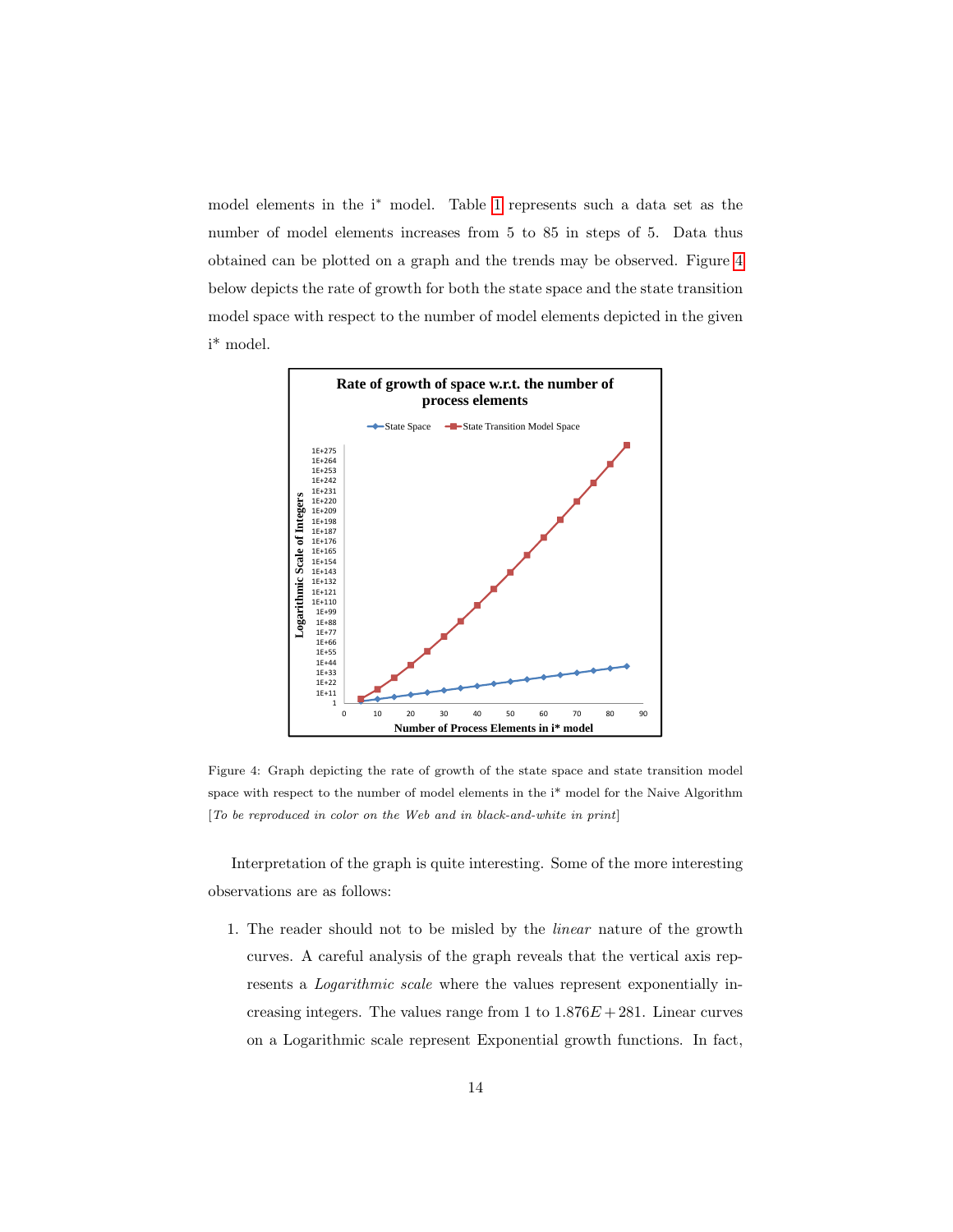the state space growth function, as represented by the blue line, actually represents the growth function  $f(k) = 3<sup>k</sup>$ . The growth function of the state transition model space, as represented by equation [4,](#page-12-0) is represented by the red line.

2. Another significant observation here is that the gradient of the blue line is much less than that of the red line. This implies that although both the state space and the state transition model space grows exponentially, the rate of growth for the state transition model space is much higher compared to that of the state space. In fact, the values in Table [1](#page-12-1) reveal that, in every step, the state space grows by a factor of  $10^2 - 10^3$ , whereas the state transition model space grows by an approximate factor of  $10^{19}$  –  $10^{20}$ . This is really huge in terms of the rate of growth.

We can conclude from the above data that the Naive Algorithm causes a hyperexponential explosion in the state transition model space. The growth curve of the state transition model space is so steep that it reaches infinitely large values for very small values of  $k$ , the number of model elements in the  $i^*$ model. It is evident from the nature of the curves that the state transition model space becomes quite unmanageable when we are looking at the i\* model of an entire enterprise, comprising of hundreds of model elements. Thus, it becomes necessary to extract partial sequence information that remain embedded within an i\* model and perform some pruning activities while the state transition model space is being generated.

## 3.1.2. The Naive Algorithm:

Input: SR-diagram of the i\* model of an enterprise

Output: The set of plausible state transition models that can be derived from the given i\* model

Data Structure: A List for each actor that stores model elements of the actor

Step-1: Select the *i*-th model element  $P_i$  from the List of model elements for the actor  $A_i$ .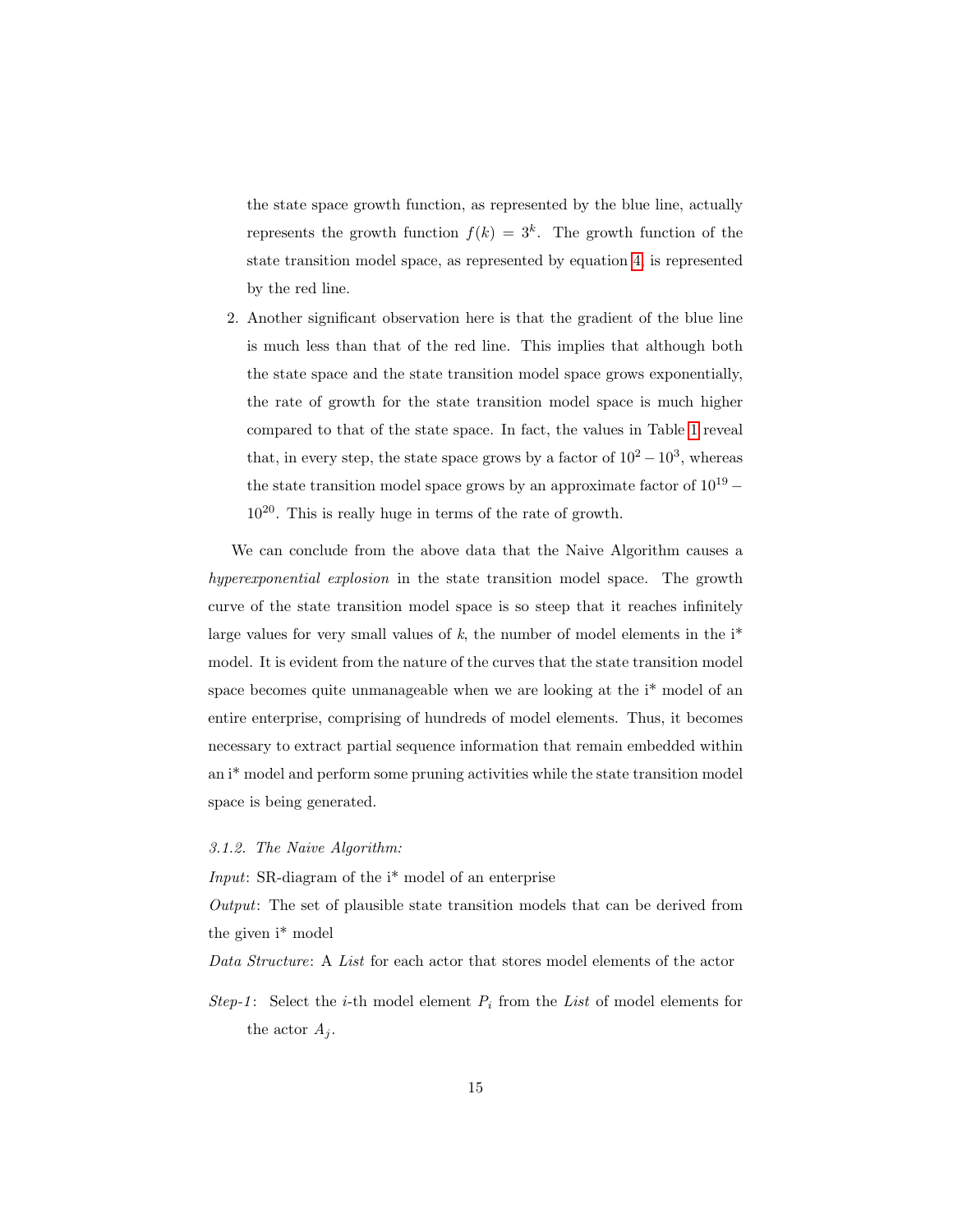*Step-2*: Remove  $P_i$  from the List.

- Step-3:  $P_i$  can make two transition from  $P_i$ -Not Created to  $P_i$ -Created Not Fulfilled and from  $P_i$ -Created Not Fulfilled to  $P_i$ -Fulfilled, in that order.
- Step-4: Generate all possible execution traces by interleaving the *default se*quences of all model elements that have been removed from the List, such that, the default sequence of the individual model elements is satisfied.
- Step-5: Repeat Steps 1-4 for all model elements  $P_i$  residing within the Actor boundary, i.e., while the List is not empty.
- Step-6: Repeat Step 5 for all actors in the  $i^*$  model.
- $Step-7$ : Perform cartesian product between the sets of state transition models as obtained for individual actors, to generate the set of possible state transition models for the entire i<sup>∗</sup> model.

 $Step-8$ : Stop.

## 3.2. The Semantic Implosion (SI) Algorithm

The motive here is to prevent the *hyperexponential explosion* of the state transition model space that is caused by the Naive Algorithm. Although the Naive Algorithm generates all possible state transition models that can be derived from an i\* model, some filtering can be done on this model space. The simplest means of doing this is to feed each possible model being generated into some standard Model Verifier like NuSMV and check the model against user-defined temporal compliance rules, specified using some standard temporal language like CTL or LTL. However, since this needs to be done on the entire state transition model space, the time complexity of the entire process becomes unmanageable even when machine-automated.

The desirable situation here is to prevent the hyperexponential explosion from occurring in the first place. We propose the Semantic Implosion Algorithm, or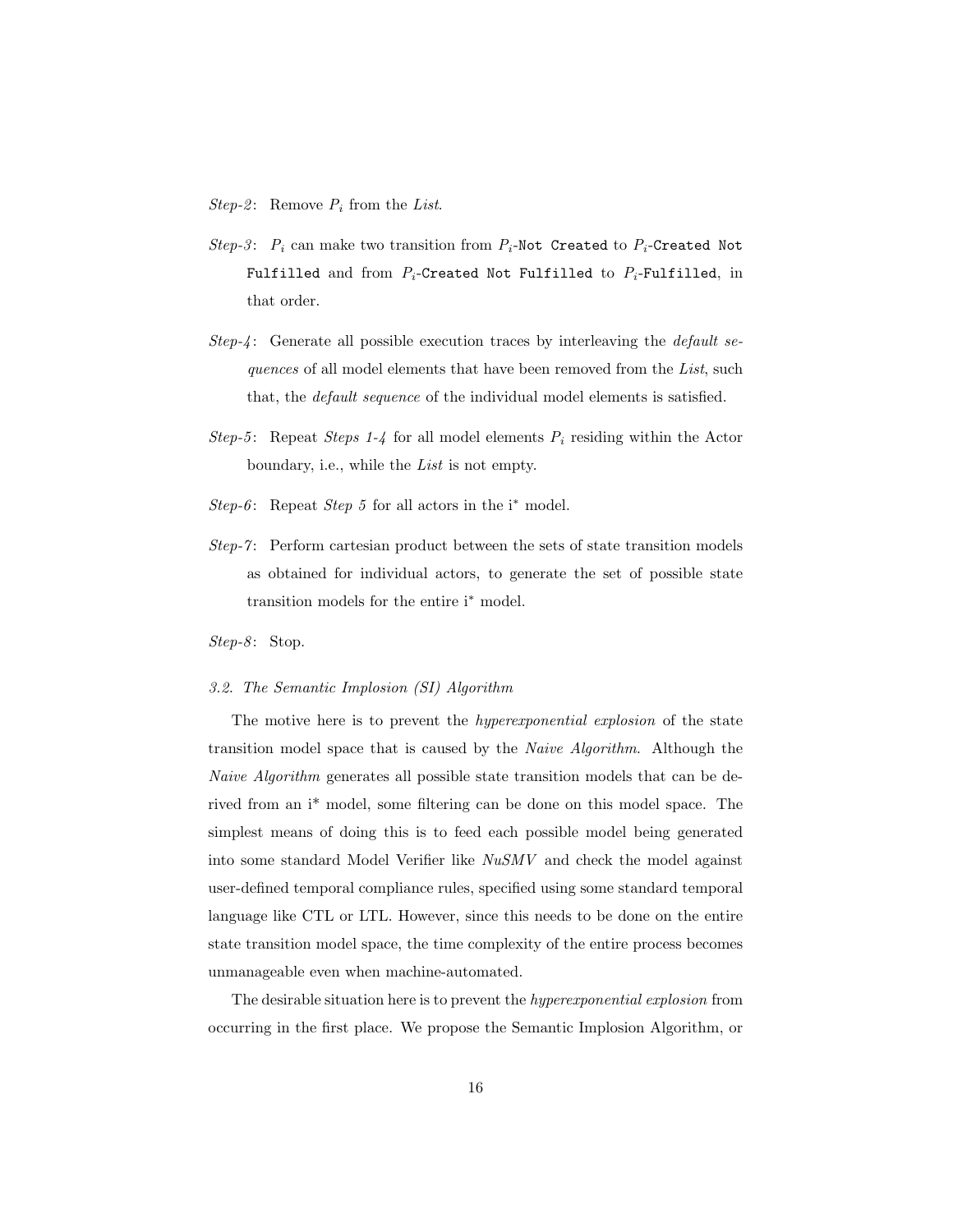SIA, that tries to achieve this. SIA is based on the underlying hypothesis that although an i<sup>∗</sup> model is sequence agnostic, there exists some embedded temporal information that can be extracted and exploited to reduce the plausible space of state transition models. Temporal compliance rules may be defined that further reduce the number of coherent state transition models.

Every model element  $P_i$  residing within the SR-diagram of an actor is uniquely identified using a system variable  $V_i$ . Every system variable  $V_i$  can have either of three values - 0, 1, or 2 - representing the conditions Not Created  $(\hat{P}_i)$ , Created Not Fulfilled  $(\check{P}_i)$ , and Fulfilled  $(\check{P}_i)$ , respectively. Every time a new model element  $P_j$  is encountered, a corresponding system variable  $V_j$ is created and initialized to 0 representing the Not Created situation. This is reflected in the state transition model of the enterprise with a transition from the current state to a new state where the corresponding system variable  $V_i$ becomes a member of the state variables.

The algorithm proceeds to explore the child model elements of a chosen parent model element. Before doing so, the corresponding system variable  $V_j$ is updated to contain the value 1 and pushed onto a stack. This is reflected in the state transition model with a state transition from the current state to a new state that reflects the fact that  $P_j$  has been created but not fulfilled. A model element is said to be fulfilled when either it has no child model element (we have reached the actor boundary) or all its child model elements have been individually fulfilled. When this happens, the system variable  $V_j$  corresponding to the parent model element  $P_j$  is popped from the stack and updated with the value 2. A corresponding state transition is incorporated in the state transition model that reflects the fact that model element  $P_j$  has been fulfilled. Figure [5](#page-17-0) illustrates the state transition model corresponding to a single model element and how the corresponding system variable is incorporated and updated along each transition.

However, it is interesting to note how the child model elements of a particular parent are processed. The processing differs for task decompositions and means-end decompositions. A task decomposition is an AND-decomposition and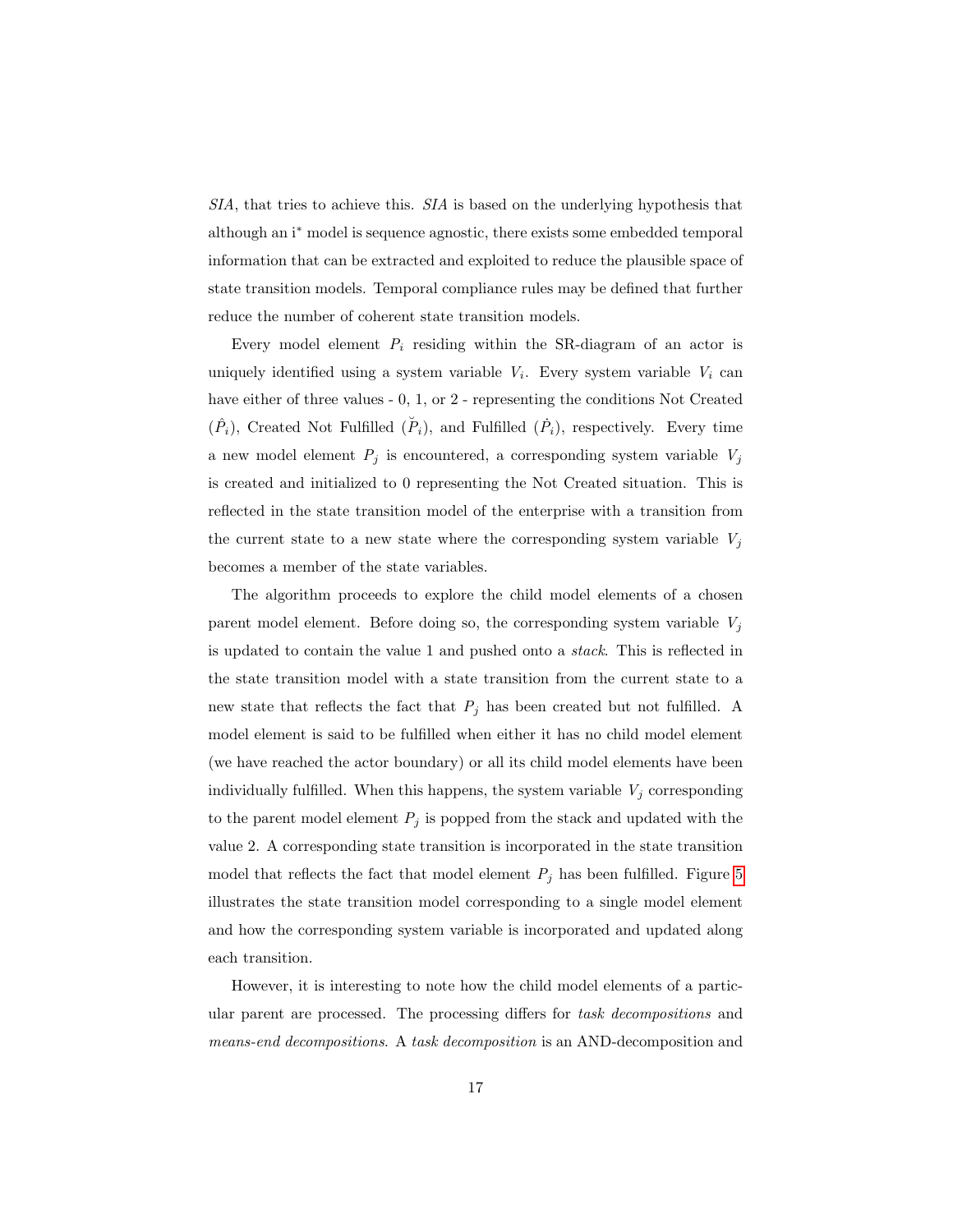

<span id="page-17-0"></span>Figure 5: (a) Actor  $A_1$  with goal  $G_1$ ; (b) The corresponding State Transition Model

demands that all the child model elements be fulfilled in order to declare that the parent has also been fulfilled. A means-end decomposition, on the other hand, is an OR-decomposition and provides alternate strategies to fulfill the parent model element. Let us elaborate on the consequences of these two decompositions.

A task decomposition requires that all the child model elements be fulfilled before changing the state of the parent model element to the fulfilled state. However, since an i<sup>∗</sup> model is sequence agnostic, the child model elements may be fulfilled in any random permutation. System variables associated with the child model elements should not defy the default sequence defined in section [3.1.](#page-6-0) Let a model element  $P_j$  be decomposed by a task decomposition to a set of model elements  $\langle P_1, P_2, ..., P_m \rangle$ . The system variables associated with these model elements are  $V_1$ ,  $V_2$ , ...,  $V_m$ , respectively. We define a state transition from the current state with  $V_j=1$  to a new state with the state variables  $V_j=1, \forall_{r=1}^m, V_r=0.$  There exists several execution permutations of the decomposed model elements that results in a state with the state variables,  $V_j=1$ ,  $\forall_{r=1}^{m}$ ,  $V_r$ =2. The set of all possible execution sequences can be defined using a lattice structure, similar to the ones shown in figures [2,](#page-8-0) and [3.](#page-10-0) Since all child model elements are fulfilled in this state (the GLB of the lattice), we define another state transition in the state transition model that reflects the fact that the parent model element is also fulfilled, i.e., the new state has state variables  $V_j=2, \forall_{r=1}^m, V_r=2.$  The state transition model corresponding to such a task decomposition is shown in figure [6.](#page-18-0)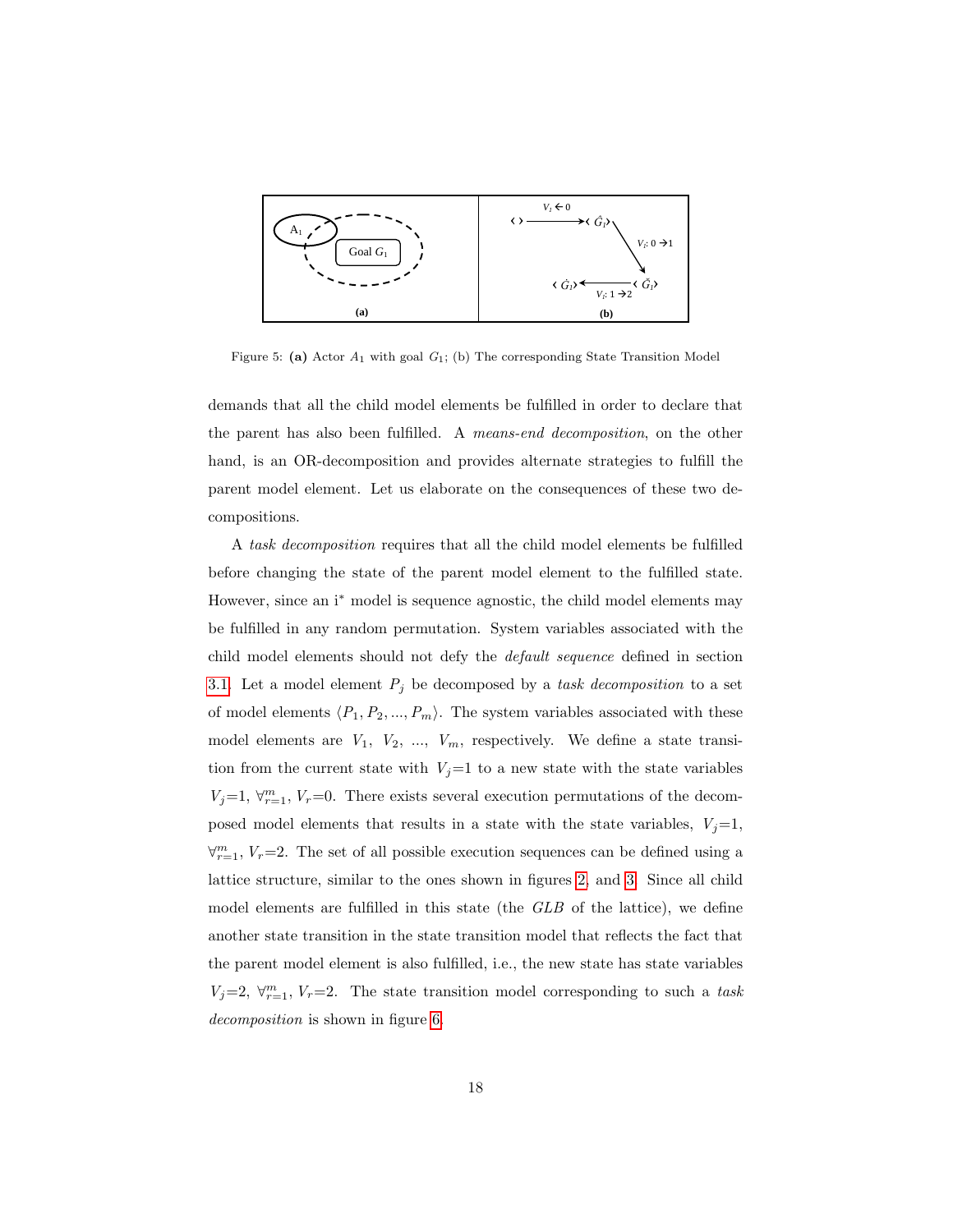

<span id="page-18-0"></span>Figure 6: (a) Actor  $A_1$  with goals  $G_1$ ,  $G_2$ , and  $G_3$  connected through a task decomposition; (b) The corresponding set of all possible State Transition Models

The interpretation of the figure is quite interesting. The lattice structure represents the set of all possible execution sequences that result in the successful fulfillment of the task decomposition. As seen in section [3.1,](#page-6-0) the number of paths in a lattice structure for two model elements is 6. All of these 6 paths represent valid execution sequences or state transitions. Each path gives rise to a different state transition model. This implies that the task decomposition shown in figure [6](#page-18-0) gives rise to 6 possible state transition models. The Naive Algorithm, on the other hand, would generate a lattice structure with three model elements and the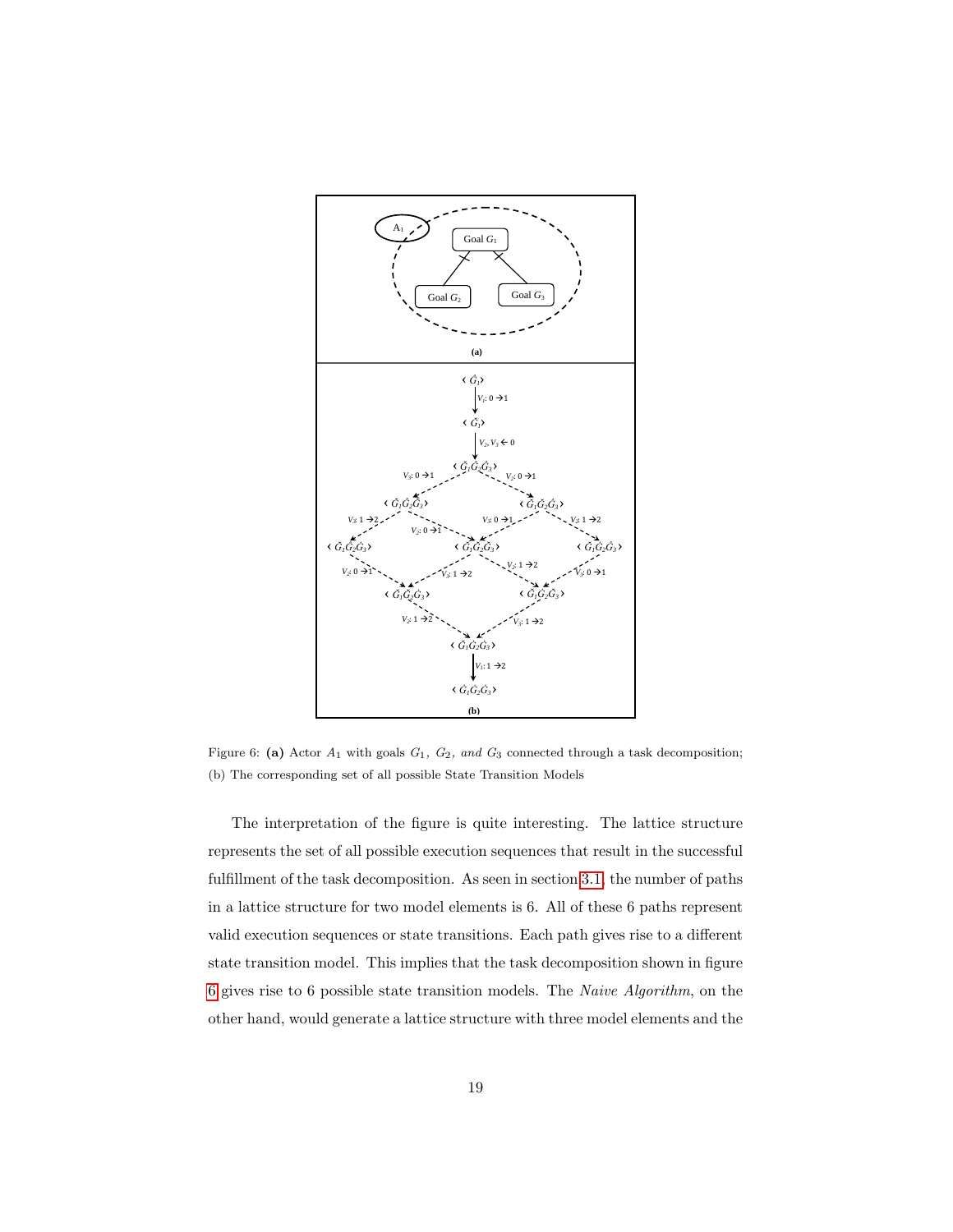number of possible state transition models would become 90. This is a significant reduction in the state transition model space. In fact, the significant observation here is that a lattice structure will be generated only where AND-decompositions take place. In other words, only AND-decompositions will increase the size of the state transition model space.

A means-end decomposition is easier to handle. OR-decompositions, in general, do not increase the size of the state transition model space. Rather, if a particular model element  $P_j$  decomposes via a means-end decomposition into k model elements  $\langle P_1, P_2, ..., P_k \rangle$ , then we introduce k different transitions from the current state  $(V<sub>i</sub>=1)$  to k unique new states, each representing one of the k alternate means ( $V_j=1$ ,  $V_p=0$ ,  $\forall_{p=1}^k$ ). An OR-decomposition is characterized by the fact that fulfilling any one of the alternate means implies fulfilling the parent model element. Thus, each of these  $k$  new states will make two transitions (labelled by  $V_p: 0 \to 1$  and  $V_p: 1 \to 2$ ,  $\forall_{p=1}^k$ ) to reach their respective fulfillment states. Each alternate means will have a separate fulfillment state labelled by  $V_j=1, V_p=2, \forall_{p=1}^k$ . All the k fulfillment states will converge to a final state that represents the fulfillment of the parent model element  $P_j$  and is labelled by  $V_j = 2$ ,  $\vee_{p=1}^k V_p = 2$ . The structure obtained is similar to the longitudinal lines on the globe of the earth. Figure [7](#page-20-0) illustrates this further.

#### 3.2.1. Some interesting Observations

1. Decompositions can be nested. This implies that decompositions can occur within other decompositions. One particular decomposition link may be further blown up with a second decomposition. For instance, means-end decompositions may be followed by a task decomposition along one meansend link and a means-end decomposition along some other means-end link. Figure [8](#page-21-0) illustrates this scenario. This nesting of decompositions does not require any modifications on the algorithm. The corresponding state transition models are built accordingly where the state transition submodel of the nested decomposition is mereologically connected to the state transition model of the outer level decomposition.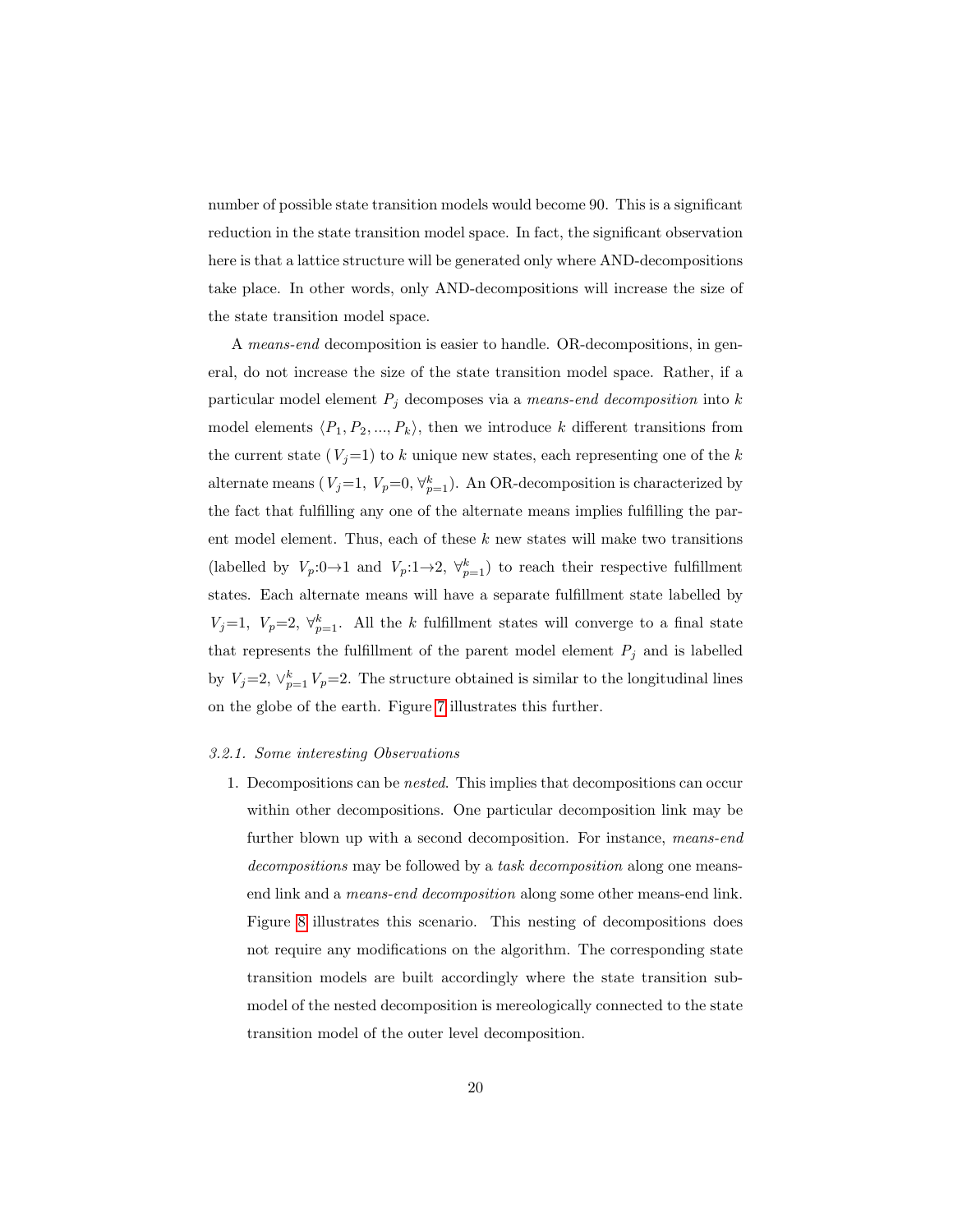

<span id="page-20-0"></span>Figure 7: (a) Actor  $A_1$  with goals  $G_1$ ,  $G_2$ ,  $G_3$ , and  $G_4$  connected through a means-end decomposition; (b) The corresponding State Transition Model

2. It is interesting to note what happens if we reach a model element  $P_i$ , located at the actor boundary of actor  $A_i$ , that is dependent on some model element  $P_j$  that is located at the actor boundary of actor  $A_j$ . In that case, we assume that the model element  $P_i$  will be fulfilled by  $A_j$ , pop out the system variable  $V_i$  from the stack and set its value to 2. At the same time we introduce a temporary transition in the corresponding state transition model that changes the state of  $V_i$  from Created Not Fulfilled( $CNF$ ) to Fulfilled( $F$ ). This is necessary as we cannot proceed with the construction of the state transition model of individual actors without this assumption. However, we need to maintain a list of all such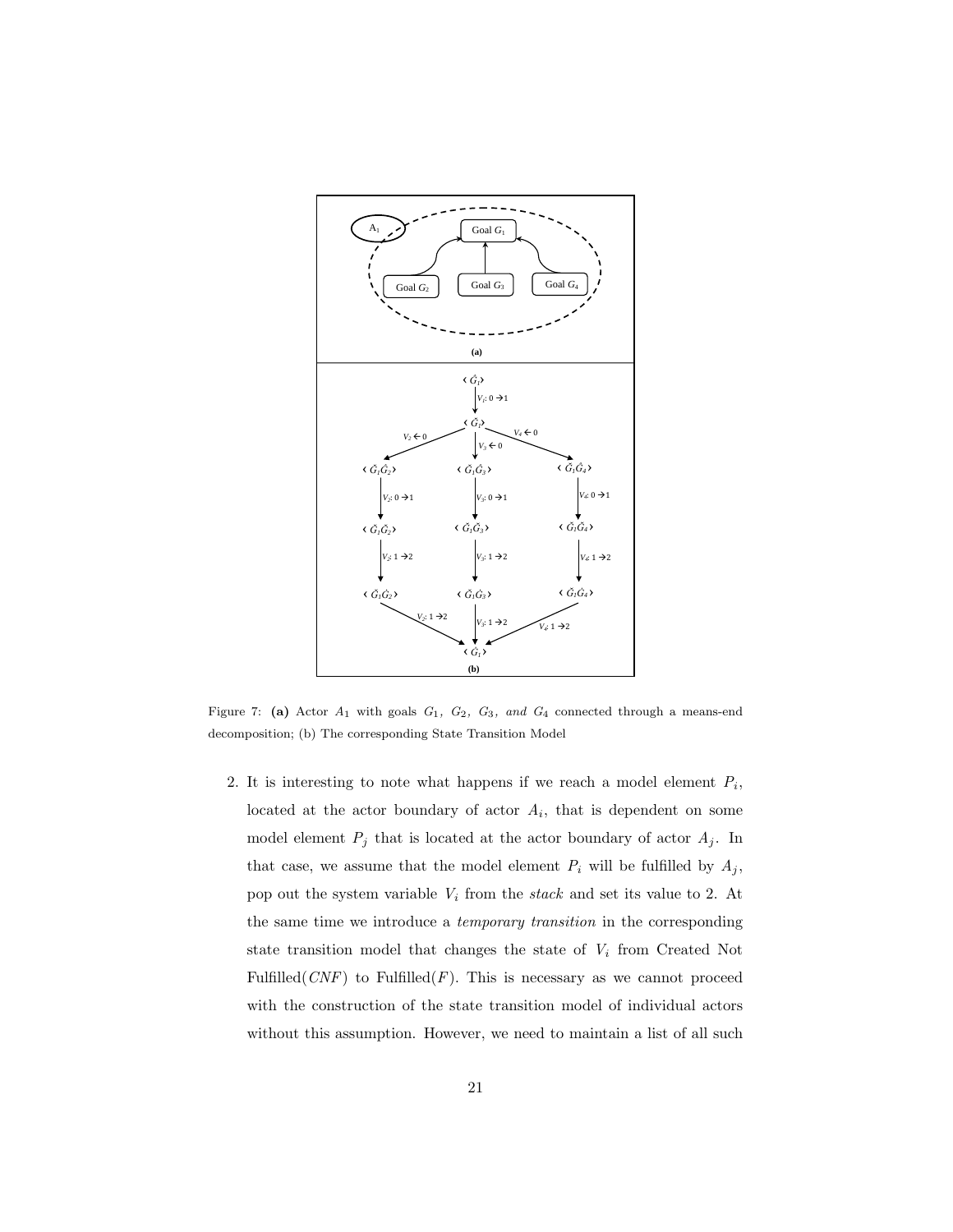

<span id="page-21-0"></span>Figure 8: The State Transition Model corresponding to a nested decomposition. An outer mean-end decomposition contains another means-end decomposition along the leftmost means and a task decomposition along the rightmost means.

dependencies. A Global List is maintained that stores 2-tuples of the form  $\langle dependent\ variable, \ depende\ variable\rangle.$  Once the state transition models of the individual actors have been built, the elements of the Global List are accessed. Each element represents a dependency of the form  $\langle V_{ik}, V_{jl} \rangle$ and is interpreted as model element  $P_k$  within actor  $A_i$  depending on actor  $A_j$  for model element  $P_l$ . The temporary transition in the state transition model of actor  $A_i$  representing the change  $V_k$ :  $1 \rightarrow 2$  is replaced by two new transitions that connect the state transition models of actors  $A_i$  $(\text{STM}_i)$  and  $A_j$   $(\text{STM}_j)$ . The first transition is established from the state in  $STM_i$  having label  $V_k=1$  to the state in  $STM_j$  having label  $V_l=2$ . The second transition is placed from the state in  $STM_j$  having label  $V_l=2$  to the state in  $STM_i$  having label  $V_k=2$ .  $\langle V_{ik}, V_{jl} \rangle$  is removed from the Global List. Figure [9](#page-22-0) further illustrates this process.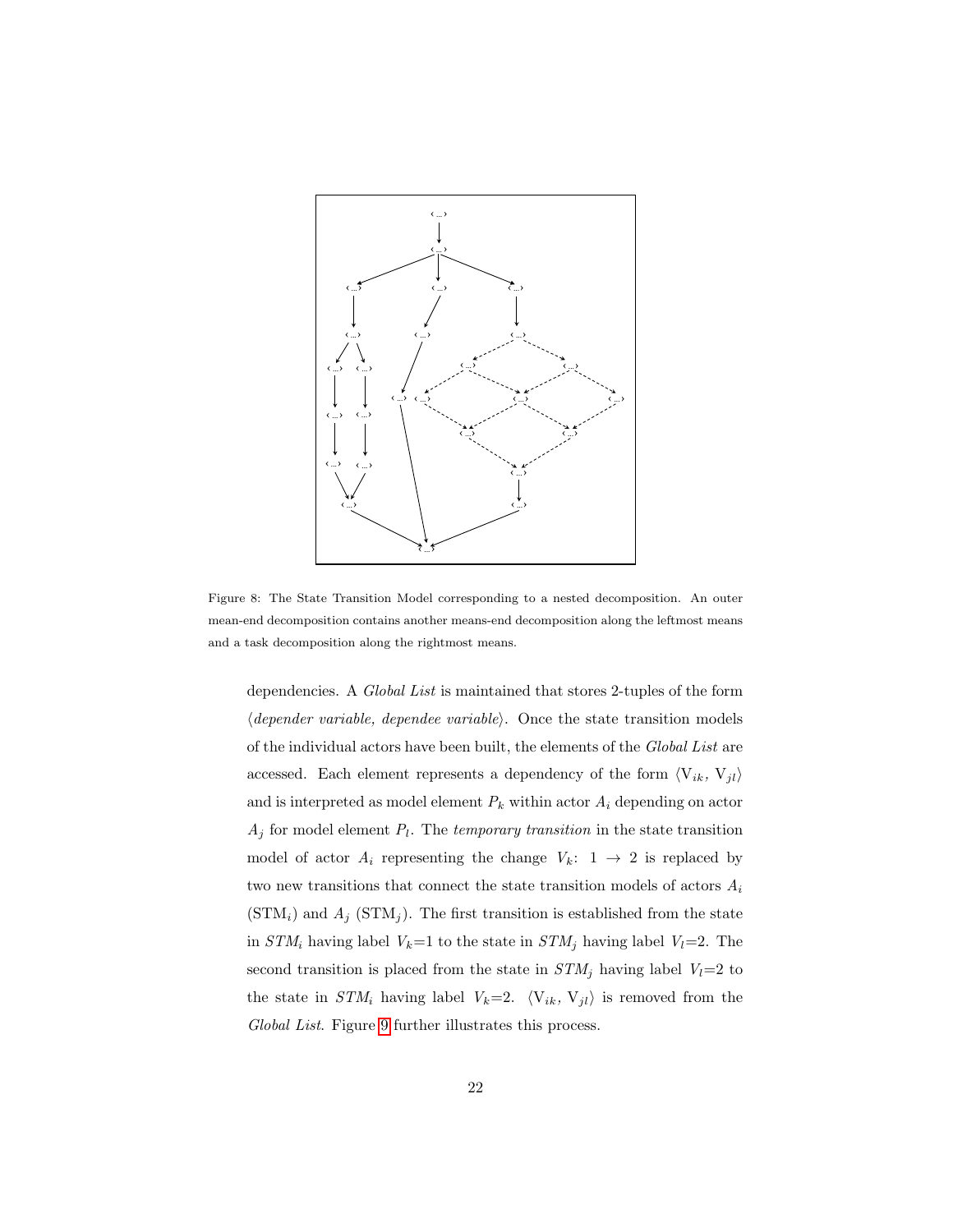

<span id="page-22-0"></span>Figure 9: (a) Goal  $G_3$  of actor  $A_1$  dependant on Goal  $G_4$  of actor  $A_2$ ; (b) Temporary transition from  $\check{G}_3$  to  $\dot{G}_3$  introduced; (c)Resolution of the dependency by replacing the temporary transition with two permanent transitions

3. Dependency resolution causes state transitions to be set up between states belonging to the state transition models of the depender and the dependee. If the *depender* and *dependee* have  $M$  and  $N$  possible state transition models, respectively, then we get a maximum of  $M \times N$  combinations for interlinking the state transition models of the depender and dependee. Every dependency resolution must take place simultaneously in all the  $M\times N$  combinations.

Let  $n$  be the total number of model elements occurring in the SR-diagram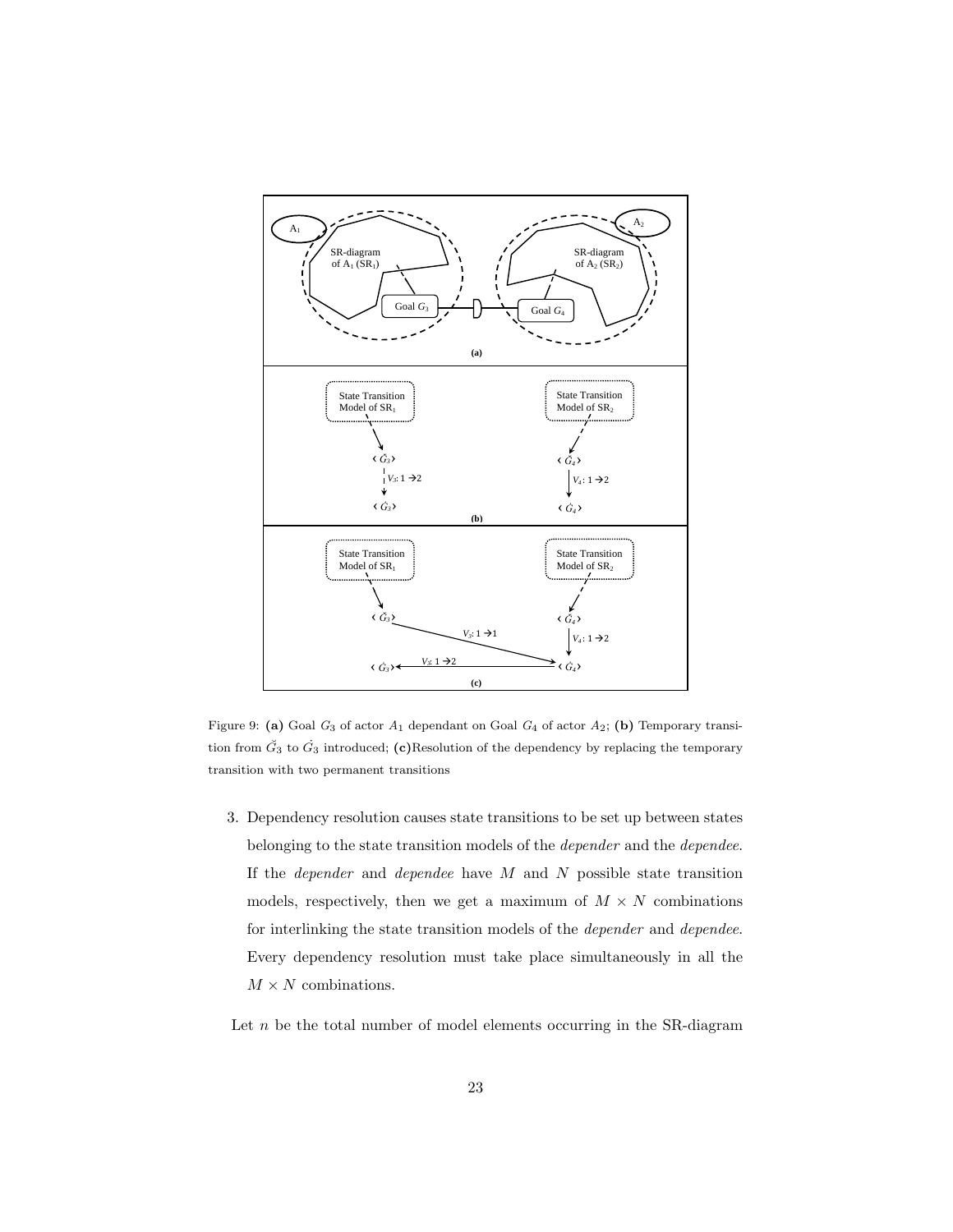of the enterprise. The terminating condition of the SI Algorithm is given by the constraint,  $\forall_{j=1}^{n}$ ,  $V_j=2$  and the *Global Dependency List* is empty. The algorithm initiates with the model elements at the actor boundaries that do not stem from a parent model element. State transitions are defined in the corresponding state transition model as and when model elements are discovered, explored and fulfilled. Let us look into the *Semantic Implosion Algorithm* now.

3.2.2. The Semantic Implosion Algorithm:

Input: SR-diagram of the i\* model of an enterprise

Output: The set of plausible state transition models that can be derived from the given i\* model

Data Structure: A Local Stack for each actor that stores model elements of the actor and a Global List to keep track of dependencies between actors

- Step-1: For every model element  $P_i$  that is not at the end of a task decomposition or means-end link, assign a system variable  $V_i=0$ . Perform a Depth-First Scan of the SR-diagram of each actor starting at these boundary model elements.
- Step-2: For any model element  $P_j$  with  $V_j=0$ , set  $V_j=1$  and push it onto the Local Stack. Reflect this transition in the state transition model by plotting a transition from the Not Created state to the Created Not Fulfilled state. Label this transition  $V_j: 0 \rightarrow 1$ .
- Step-3: Discover all model elements  $\langle P_1, P_2, ..., P_q \rangle$  that stem from the element  $P_j$  and are connected to  $P_j$  with task decomposition or means-end links. For each such element  $P_k$ , initialize a system variable  $V_k$  such that  $\forall_{k=1}^q V_k = 0.$ 
	- a) If  $P_j$  is at an actor boundary with no elements stemming from it and with no dependencies to other actors, pop  $V_j$  from the *Stack* and set  $V_j=2$ . Set up a corresponding transition in the state transition model from the Created Not Fulfilled state to the Fulfilled state. Label this transition  $V_j: 1 \rightarrow 2$ .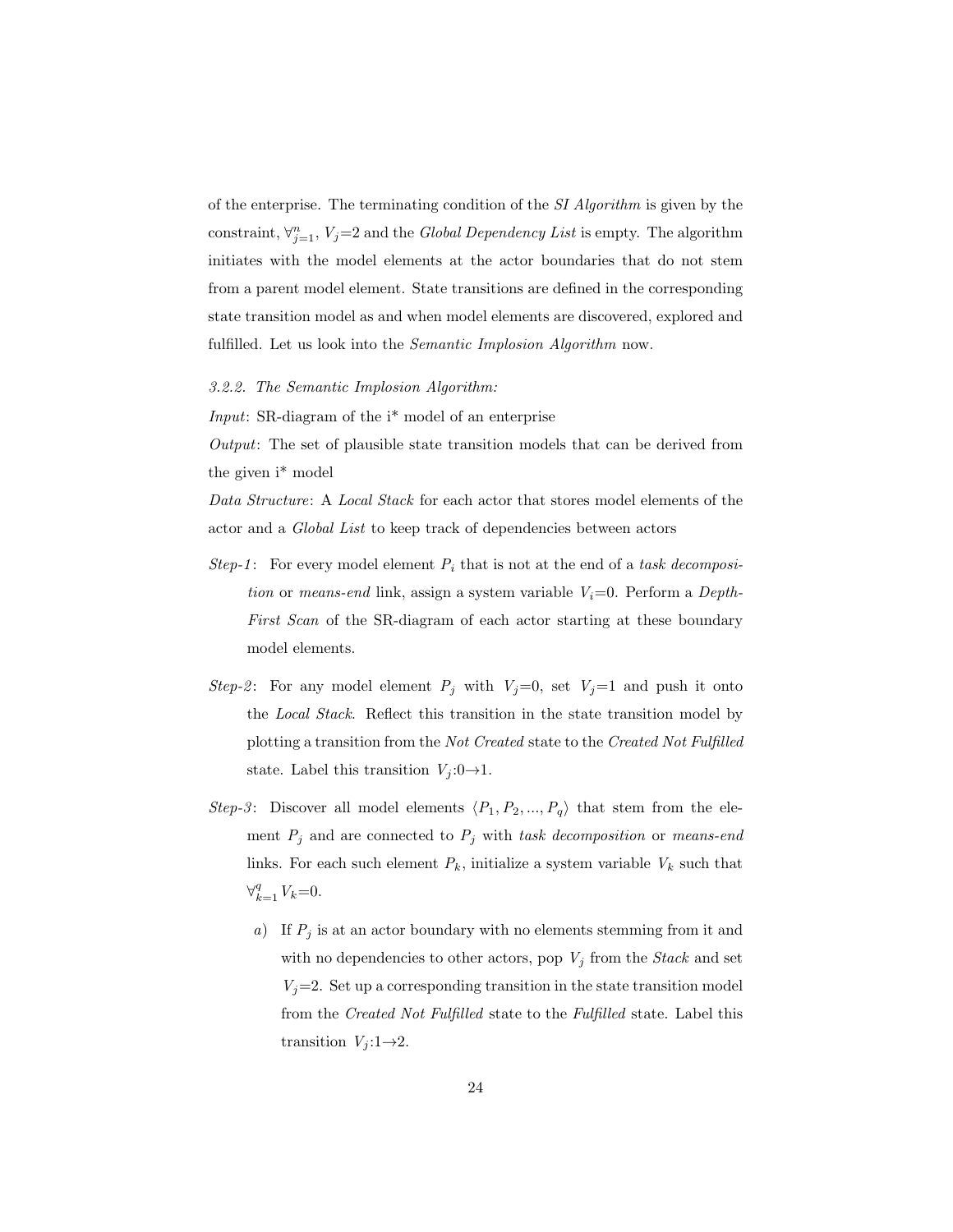- b) If  $P_j$  is dependent on some other actor for fulfillment, then pop  $V_j$ and insert it into the Global List with value  $V_j=2$ . Insert a temporary transition between states Created Not Fulfilled and Fulfilled. No need to label this transition as it is a temporary transition.
- c) If  $P_i$  undergoes a task decomposition then we obtain several different state transition sub-models for the task decomposition by permuting the order of execution of the decomposed model elements. Each such permutation can be considered to be a valid state transition submodel and can be attached to the overall state transition model to obtain a set of unique state transition models for the actor.
- d) If  $P_j$  undergoes a *means-end decomposition* then we obtain multiple transitions from the current node in the same state transition model. Each transition represents an alternate strategy and is triggered by the corresponding guard condition. All the alternate state transitions emanating from the parent model element must converge at a state that represents that the parent model element has been fulfilled.
- Step-4: Repeat Steps 2-3 for all siblings of  $P_j$  in all the state transition models generated for actor  $A_i$ .
- Step-5: Repeat Step  $\varphi$  until the Local Stack is empty. This leaves us with the set of plausible state transition models of an actor  $A_i$ .
- Step-6: Repeat Steps 1-5 to extract all the possible state transition models of all the actors in the i\* model.
- Step-7: Remove elements of the form  $\langle V_{ik}, V_{jl} \rangle$  from the Global List.
- $Step-8$ : Remove the *temporary transitions* corresponding to this dependency from all state transition models of actor  $A_i$ .
- Step-9: Insert transitions from the  $P_k$ -Created Not Fulfilled state in all state transition models of actor  $A_i$  to the  $P_l$ -Fulfilled state in all state transition models of actor  $A_j$ . Label these transitions  $V_k: 1 \rightarrow 1$ .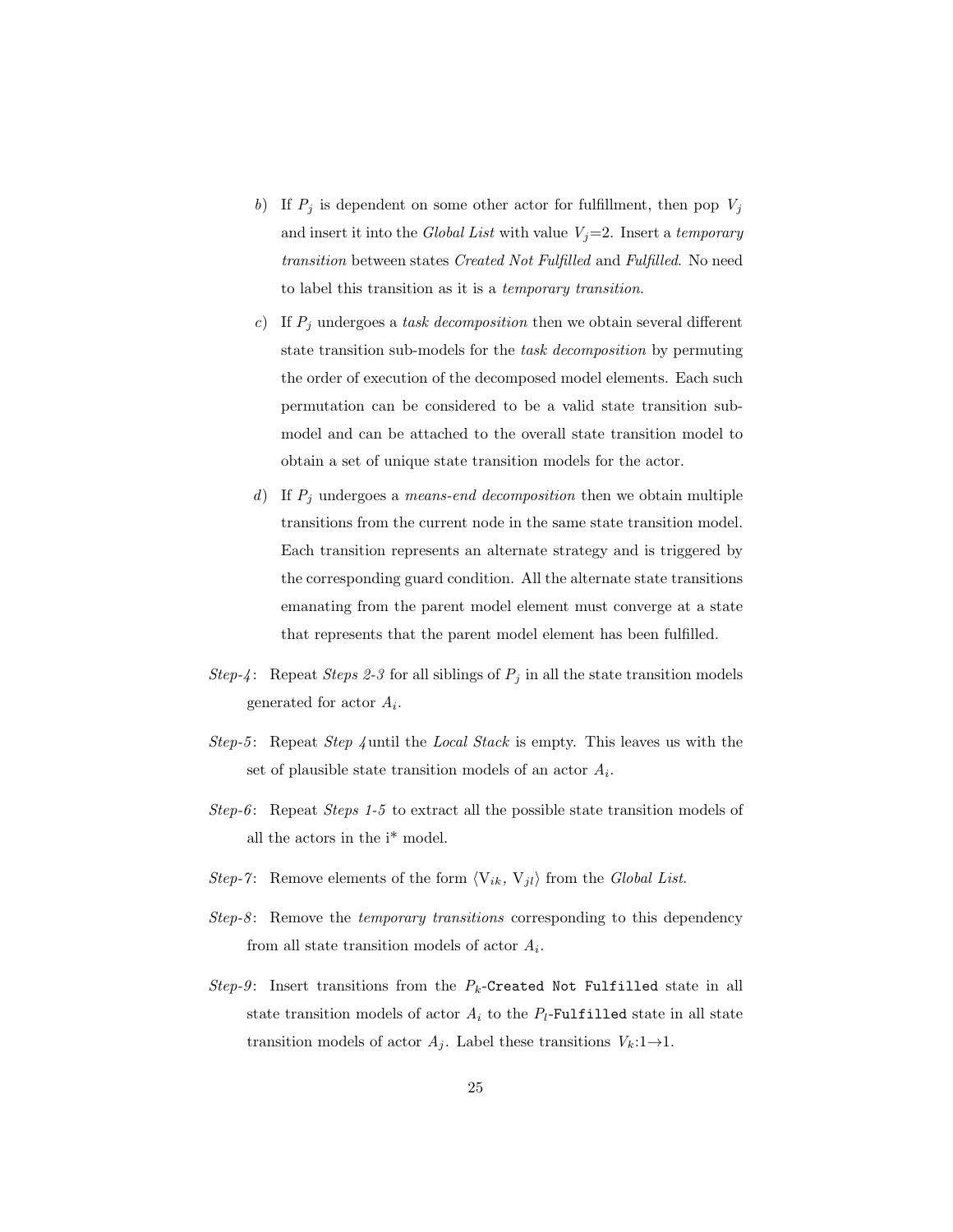- Step-10: Insert another set of transitions from the  $P_l$ -Fulfilled state to the the  $P_k$ -Fulfilled state in between all possible state transition models of actors  $A_i$  and  $A_j$ . Label these transitions  $V_k: 1 \rightarrow 2$ .
- $Step-11$ : Repeat  $Steps 7-10$  until the *Global List* is empty and all the dependencies have been resolved.

 $Step-12$ : Stop.

### <span id="page-25-0"></span>4. Experimental Results

Let us perform some analytics on comparing and contrasting the behavior of the Naive Algorithm and the Semantic Implosion Algorithm. The two metrics that are used for this analysis are the State Space Size(SSS) and the State Transition Model Space Size(STMSS). However, since both algorithms share the concept of every model element going through 3 states, the SSS metric will be the same for both algorithms and is defined by  $f(k)=3^k$ . The STMSS metric is far more crucial in contrasting the behavioral differences between the two algorithms.

Figure [4](#page-13-0) clearly illustrates the hyper-exponential explosion caused by the Naive Algorithm in the state transition model space. This is mainly due to the fact that the Naive Algorithm considers all possible orderings of the model elements ensuring the default sequence of each individual model element. A careful understanding of the SI Algorithm reveals that, while the state transition model corresponding to every actor is being built, the state transition model space increases only when the following conditions hold:

1. Whenever a Task Decomposition is encountered. Suppose a task is decomposed to  $k$  different model elements. Since an  $i^*$  model is sequence agnostic, these  $k$  model elements can be executed in any order. The set of all possible execution traces is given by a  $k$ -dimensional hypercube lattice with each dimension having distance 2. As discussed in section [3.1,](#page-6-0) the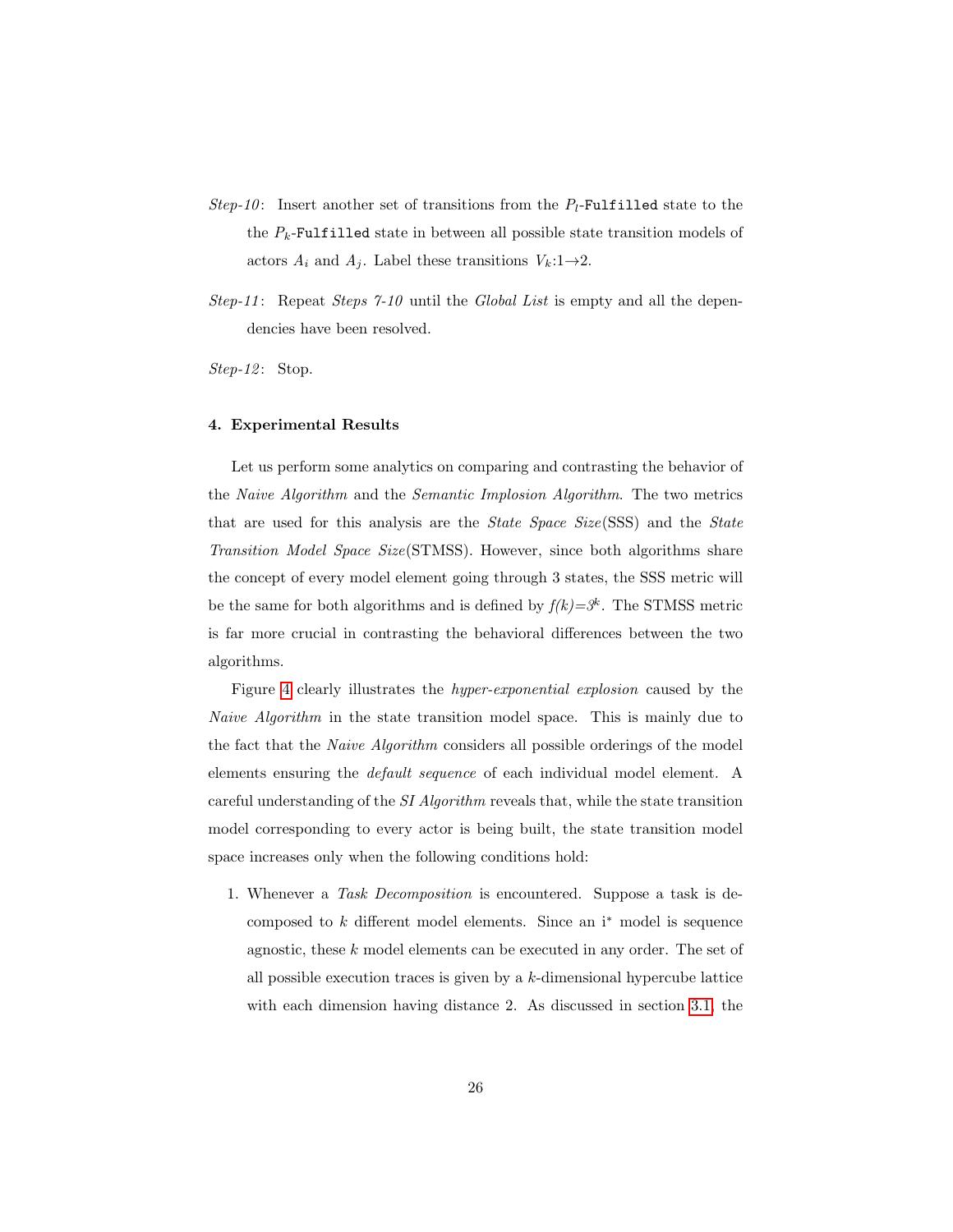state transition model space increases by a factor of  $\frac{(2k)!}{2^k}$  as given by equation [4.](#page-12-0) This implies that if the state transition model space representing the set of all possible state transition models already has  $p$  models, a task decomposition into q model elements causes the number of state transition models to become p.  $\frac{(2q)!}{2q}$  $\frac{2q}{2^q}$ . In general, if the SR-diagram of an actor within the  $i^*$  model has d task decompositions, and the number of possible alternate execution sequences generated by each of these task decompositions be given by  $#Seq_1, HSeq_2, ..., HSeq_d$ , then state transition model space size is given by the following relation:

$$
S = \prod_{i=1}^{d} \#Seq_i \tag{5}
$$

- 2. Whenever a dependency is being resolved. Dependency resolution needs to be done individually for every pair of models that can be extracted from the state transition model space of the depender and the dependee. If the state transition model spaces of actors  $A_i$  and  $A_j$  contain M and N models respectively, then irrespective of the number of dependencies between  $A_i$  and  $A_j$ , the state transition model space changes from  $M + N$ to  $M \times N$ . Again, if actor  $A_j$  requires dependency resolution with actor  $A_k$ , and actor  $A_k$  has L state transition models, then the combined state transition model space has size  $L \times M \times N$ .
- 3. Even if 2 actors  $A_r$  and  $A_s$  are not dependent on each other,  $Complete$ ness demands that the state transition model space of the entire i<sup>∗</sup> model considers all possible combinations of the state transition models of actors  $A_r$  and  $A_s$ . Let  $\{S_1, S_2, ..., S_n\}$  be the state transition model space sizes of the  $n$  actors participating in an i<sup>\*</sup> model. Then the size of the state transition model space of the entire enterprise  $(S)$  is given by the following relation:

$$
S = \prod_{i=1}^{n} S_i \tag{6}
$$

<span id="page-26-0"></span>Dependency Resolution and Completeness conditions are both represented using the Cartesian Product relation. So, behaviour analysis boils to two basic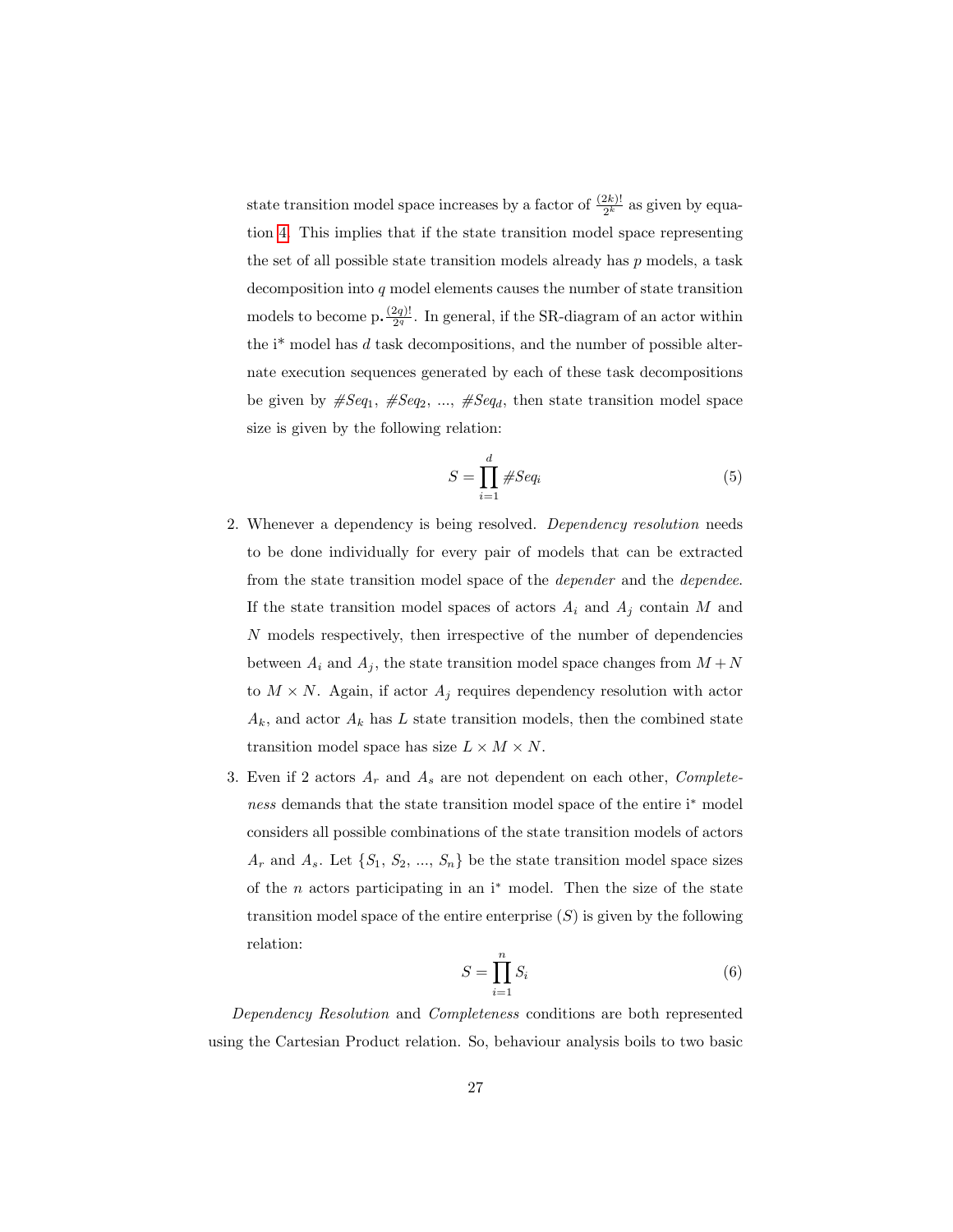steps. The first steps involves observing the growth of the state transition model space for each individual actor. Once this has been done for all the actors, the state transition model space for the entire enterprise is constructed.

## 4.1. Actor Internal Analytics

It is very difficult to predict the distribution of model elements of an i<sup>\*</sup> model within the SR-diagrams of individual actors. Since this is the first step of behaviour analysis, we are concerned with the state transition model space growth of individual actors within an i\* model. In order to generate a consistent data set, we assume a uniform distribution of model elements. We increase the number of model elements occurring within the SR-diagram of an actor in the i<sup>\*</sup> model in steps of 5. Without loss of *uniformity*, we assume that for every 5 model element within an actor, there exists a task decomposition of 4 elements.

We know that the *Naive Algorithm* causes the state transition model space to grow according to equation [4,](#page-12-0) i.e.,  $STMSS_N = \frac{(2k_1)!}{2^{k_1}}$  $\frac{2k_1!}{2^{k_1}}$ , where  $k_1$  is the number of model elements in the i<sup>\*</sup> model. The *Semantic Implosion Algorithm* grows only on the basis of task decompositions. The number of possible execution sequences generated by a 4-element task decomposition is obtained by substituting  $k = 4$ in equation [4,](#page-12-0) i.e.,  $\frac{(2.4)!}{2^4} = \frac{8!}{16} = 2520$ . Since every 4-element task decomposition increases the state transition model space size by a factor of 2520, applying the Cartesian Product relation, we obtain the growth function of the SI Algorithm to be given by  $STMSS_S = 2520^{k_2}$ , where  $k_2$  is the number of 4-element task decompositions occurring within the SR-diagram of an actor. Table [2](#page-28-0) reflects such a data set.

The graph plotted on the basis of this data is shown in Figure [10.](#page-29-0) It is interesting to analyze the graph. The vertical axis is again a Logarithmic Scale of Integers. Straight lines in this plot represent exponential functions. The slopes of the straight lines are directly proportional to the rate of growth of the corresponding exponential function, i.e., greater the slope, the greater is the exponential rate of growth. The following observations can be concluded from the graph: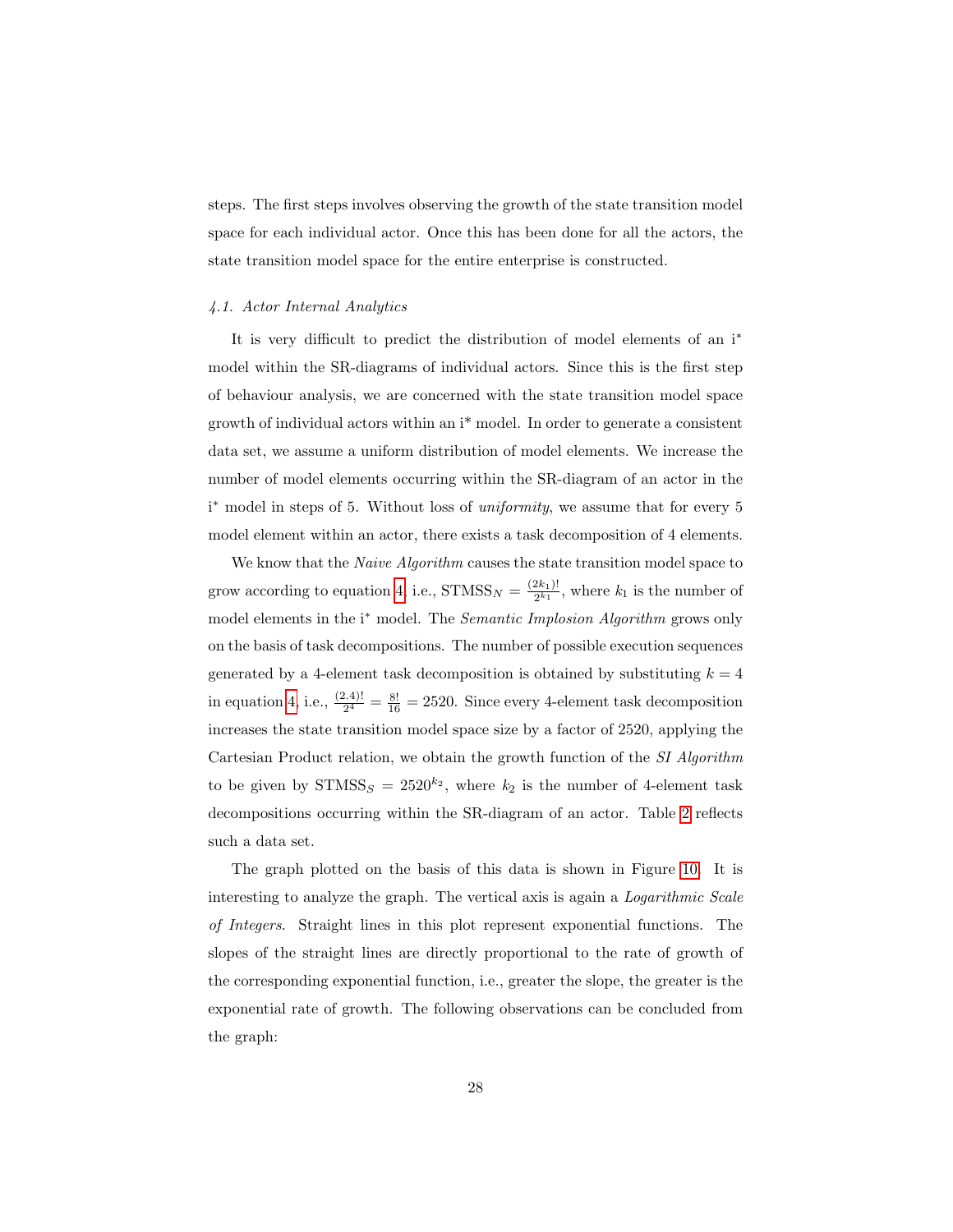| Table 2: Actor Internal Analytics |                                     |                        |  |  |  |
|-----------------------------------|-------------------------------------|------------------------|--|--|--|
| No. of 4-element Task             | Naive Algorithm                     | SI Algorithm           |  |  |  |
| Decompositions $(k_2)$            | $STMSS_N = \frac{(2k_1)!}{2^{k_1}}$ | $STMSS_S = 2520^{k_2}$ |  |  |  |
| 1                                 | 113400                              | 2520                   |  |  |  |
| $\overline{2}$                    | $2.37588E + 15$                     | 6350400                |  |  |  |
| $\sqrt{3}$                        | 8.09487E+27                         | $1.6E + 10$            |  |  |  |
| $\overline{4}$                    | 7.78117E+41                         | $4.03E + 13$           |  |  |  |
| $\bf 5$                           | $9.06411E + 56$                     | $1.02E + 17$           |  |  |  |
| 6                                 | 7.74952E+72                         | $2.56E + 20$           |  |  |  |
| $\overline{7}$                    | 3.48622E+89                         | $6.45E + 23$           |  |  |  |
| $8\,$                             | $6.5092E+106$                       | $1.63E + 27$           |  |  |  |
| $\boldsymbol{9}$                  | $4.2227E + 124$                     | $4.1E + 30$            |  |  |  |
| 10                                | $8.289E + 142$                      | $1.03E + 34$           |  |  |  |
| 11                                | $4.4083E + 161$                     | $2.6E + 37$            |  |  |  |
| 12                                | $5.8022E+180$                       | $6.56E + 40$           |  |  |  |
| 13                                | $1.7528E + 200$                     | $1.65E + 44$           |  |  |  |
| 14                                | $1.1403E + 220$                     | $4.16E + 47$           |  |  |  |
| 15                                | $1.5123E + 240$                     | $1.05E + 51$           |  |  |  |
| 16                                | $3.8999E + 260$                     | $2.64E + 54$           |  |  |  |
| 17                                | $1.876E + 281$                      | $6.67E + 57$           |  |  |  |
|                                   |                                     |                        |  |  |  |

<span id="page-28-0"></span>Table 2: Actor Internal Analytics

- 1. The blue line depicts the growth of the state space and is consistent for both scenarios, given by  $3^k$ . As both algorithms have the underlying basis that every model element goes through 3 states, the state space growth remains the same.
- 2. The green line depicts the behaviour of the Semantic Implosion Algorithm. It is to be noted that the blue and green lines are very close to one another. This implies that the exponential rate of growth of the state transition model space as governed by the SI Algorithm is almost the same as the exponential rate of growth of the state space.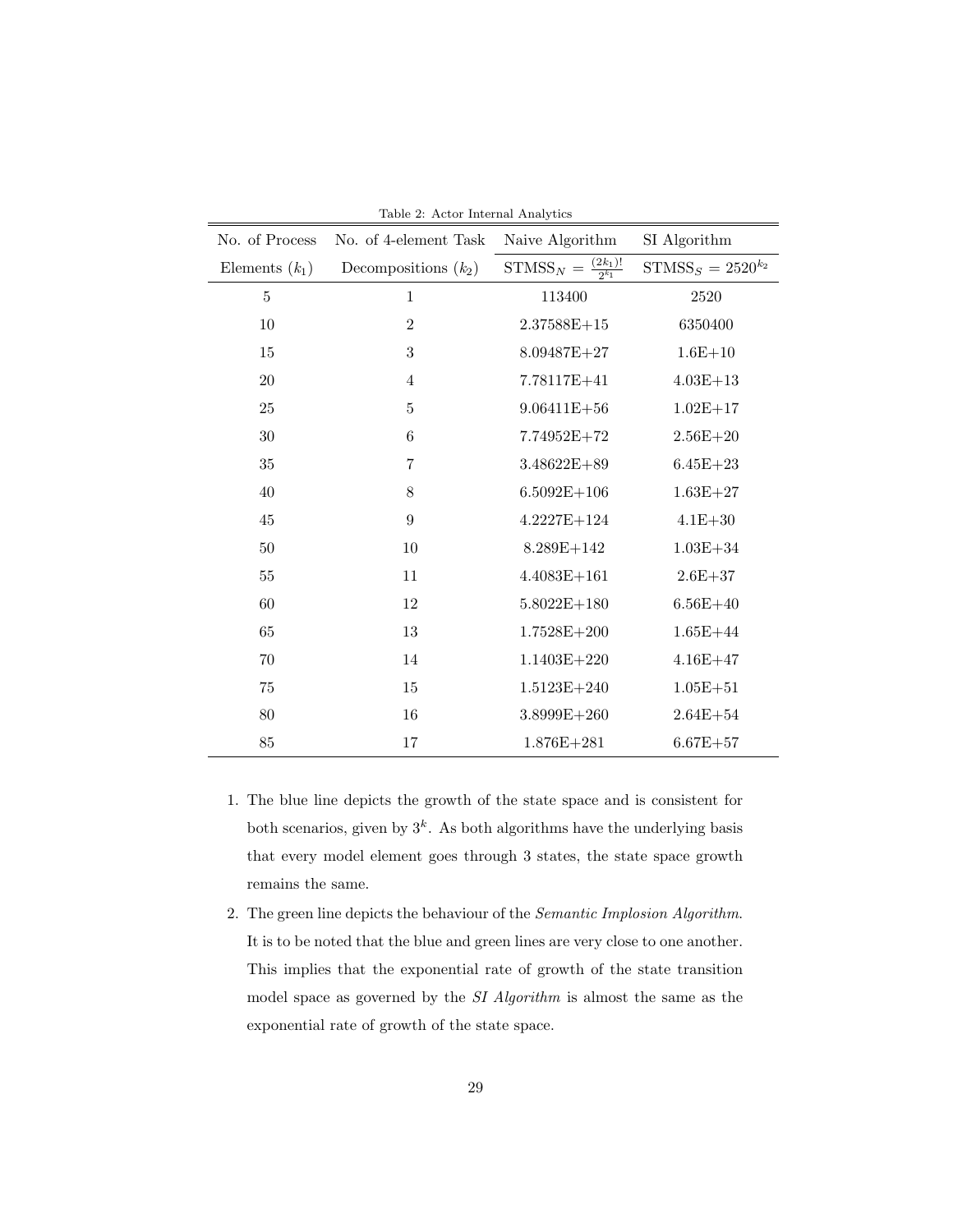

<span id="page-29-0"></span>Figure 10: Behaviour analysis with respect to the state transition model space of individual actors for the Naive Algorithm (STMSS-N) and the Semantic Implosion Algorithm (STMSS-S) as the number of model elements in the i<sup>∗</sup> model varies [To be reproduced in color on the Web and in black-and-white in print]

- 3. The red line depicts the exponential rate of growth for the Naive Algorithm. The slope of the red line is much greater than those of the green and blue lines. This represents the hyper-exponential explosion that is a characteristic of the Naive Algorithm.
- 4. A closer look at the STMSS values in Table [2](#page-28-0) reveals the fact that the STMSS metric increases by a factor of  $10^{19}$  -  $10^{20}$  for the Naive Algorithm whereas for the *SI Algorithm* the STMSS metric increases by a factor of 10<sup>3</sup> .

The conclusions from Table [2](#page-28-0) and Figure [10](#page-29-0) clearly indicate that the Semantic Implosion Algorithm provides a huge improvement in the rate of growth of the state transition model space with respect to individual actors in comparison to the Naive Algorithm.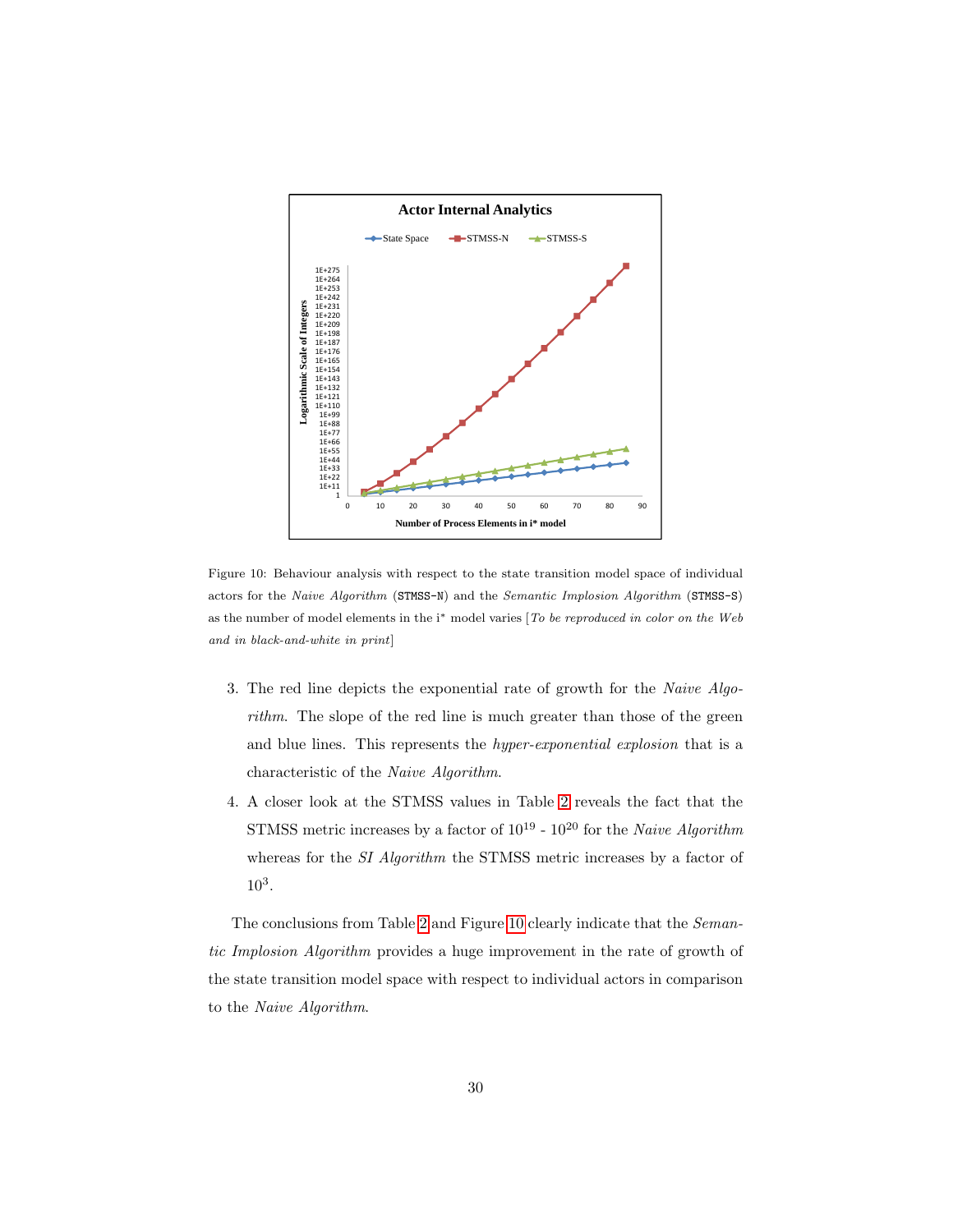## 4.2. Inter-Actor Analytics

Actor Internal Analytics explore the growth of the state transition model space for each individual actor. Inter-Actor Analytics provides an insight into how Actor Internal Analytics impact the state transition model space growth rate of the entire i<sup>∗</sup> model representing an enterprise. There are two events that impact Inter Actor Analytics as follows:

- 1. Density of Actors participating in the i<sup>∗</sup> model, and
- 2. Distribution of Process Elements within the actors.

Let us individually analyse how these two parameters effect the growth rate of the state transition model space.

#### 4.2.1. Variation of Actor Density

Let there be  $n$  actors participating in an i<sup>\*</sup> model. Let the size of the state transition model spaces of the individual actors be given by  $S_1$ ,  $S_2$ , ...,  $S_n$ , respectively. Assuming a uniform density of 5 model elements within individual actors, we try to evaluate the rate of growth of the state transition model space. Similar to the data in table [1,](#page-12-1) we assume that every actor has a 4-element task decomposition.

The Naive Algorithm affects the state transition model space by causing the space size to grow according to equation [4.](#page-12-0) Replacing  $k = 5$ , we get the state transition model space size of every actor as -

$$
L_P = \frac{(2.5)!}{2^5} = \frac{10!}{32} = 113400.
$$

Since all the  $n$  actors of the i<sup>\*</sup> model have uniform distribution of model elements, the state transition model space size remains the same for all actors as given by equation [4,](#page-12-0) i.e.,  $\forall_{i=1}^{n}$ ,  $S_i = \frac{(2k)!}{2^k}$  $\frac{2k}{2^k}$ . Combining equations [4](#page-12-0) and [6,](#page-26-0) we get the state transition model space size for the entire enterprise  $(S_N)$  as -

$$
S_N = \left(\frac{(2k)!}{2^k}\right)^n\tag{7}
$$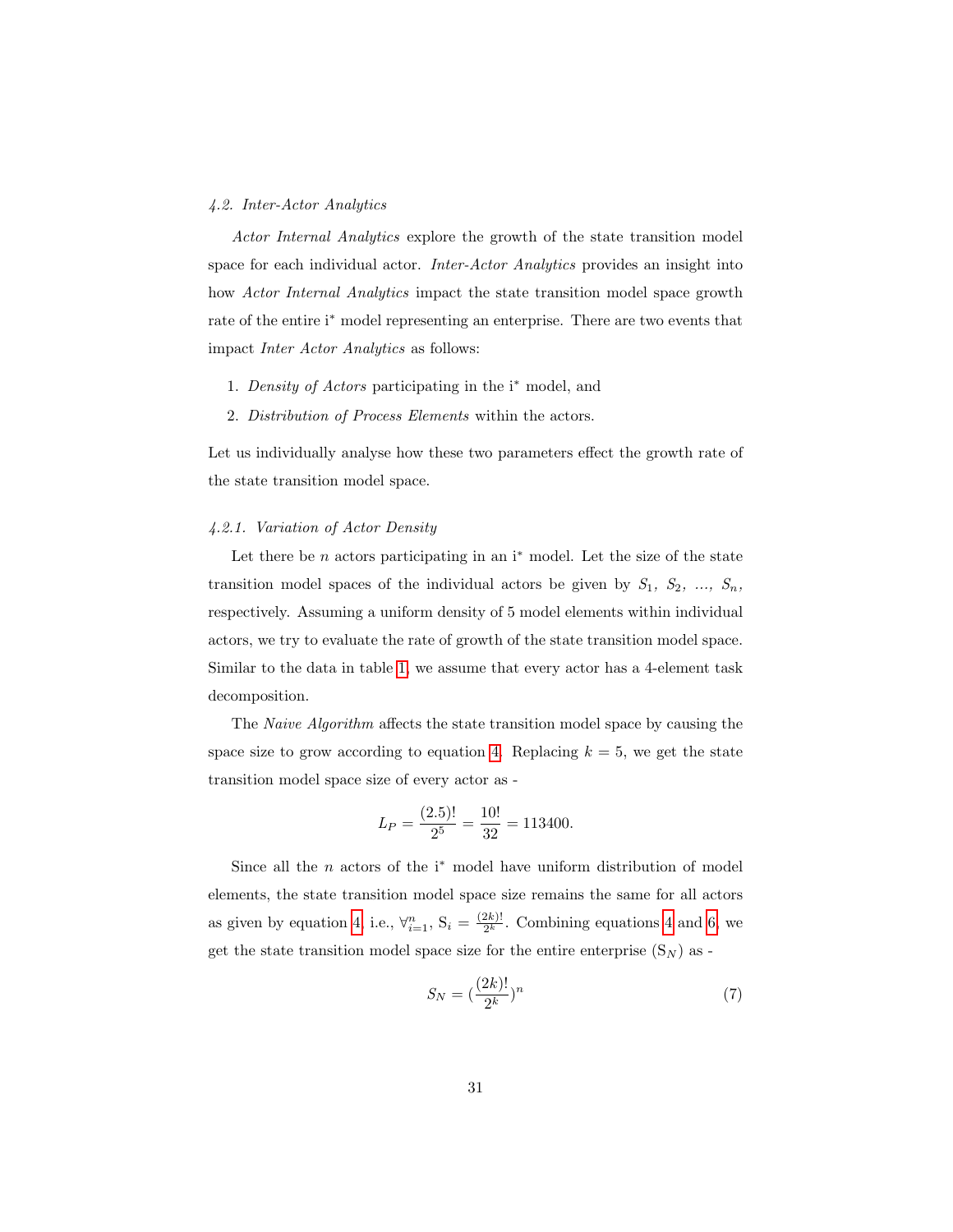<span id="page-31-0"></span>

| Table 3: Inter Actor Analytics obtained by varying Actor Density |                                          |                      |  |  |
|------------------------------------------------------------------|------------------------------------------|----------------------|--|--|
| No.                                                              | Naive Algorithm                          | SI Algorithm         |  |  |
| of $\text{Actors}(n)$                                            | $STMSS_N = (\frac{(2k)!}{2^k})^n, k = 5$ | $STMSS_S = (2520)^n$ |  |  |
| 5                                                                | $1.87528E+25$                            | $1.01626E+17$        |  |  |
| 10                                                               | $3.51666E + 50$                          | $1.03277E + 34$      |  |  |
| 15                                                               | $6.59471E+75$                            | $1.04956E + 51$      |  |  |
| 20                                                               | $1.23669E + 101$                         | $1.06662E + 68$      |  |  |
| 25                                                               | $2.31914E+126$                           | $1.08396E + 85$      |  |  |
| 30                                                               | $4.34902E+151$                           | $1.10158E + 102$     |  |  |
| 35                                                               | $8.15562E+176$                           | 1.11949E+119         |  |  |
| 40                                                               | $1.52940E + 202$                         | $1.13768E + 136$     |  |  |
| 45                                                               | $2.86805E+227$                           | $1.15618E + 153$     |  |  |
| 50                                                               | $5.37840E + 252$                         | $1.17497E + 170$     |  |  |
| 55                                                               | $1.00860E + 278$                         | $1.19407E + 187$     |  |  |

The Semantic Implosion Algorithm, on the other hand, causes the state transition model space of individual actors to grow only when task decompositions are encountered. Since we assume a 4-element task decomposition to exist in each actor, the state transition model space size of all the actors remains constant and is given by replacing  $k = 4$  in equation [4.](#page-12-0)

$$
L_P = \frac{(2.4)!}{2^4} = \frac{8!}{16} = 2520.
$$

Since  $\forall_{i=1}^{n}$ , S<sub>i</sub> = 2520, replacing this value in equation [6](#page-26-0) the state transition model space size for the entire enterprise  $(S_S)$ , as given by the *SI Algorithm*, is -

$$
S_S = (2520)^n \tag{8}
$$

We restrict the number of model elements in each actor to 5 and increase the density of actors from 5 to 55 in steps of 5. Table [3](#page-31-0) represents such a data set. Figure [11](#page-32-0) shows the corresponding graph structure that is obtained by plotting this data.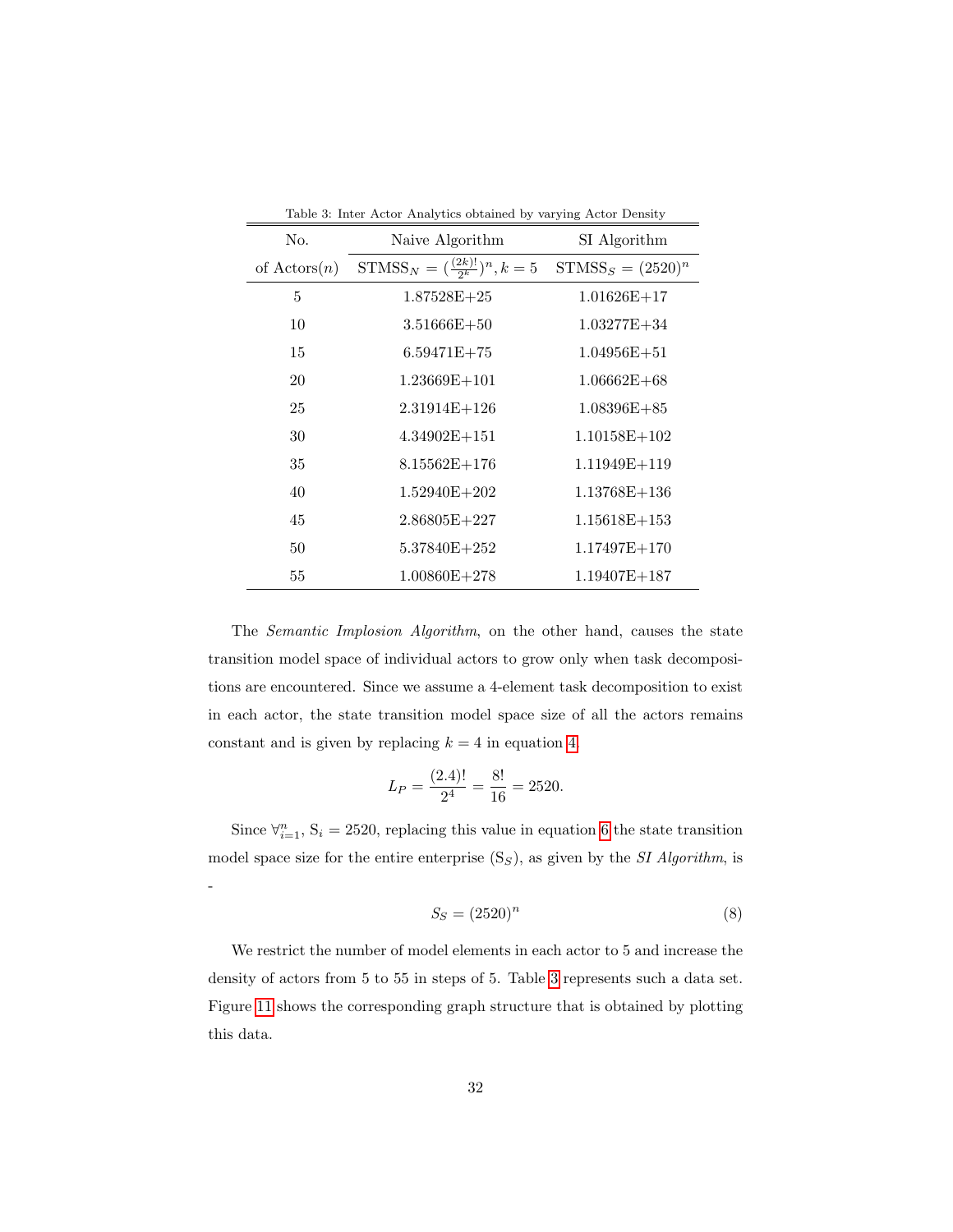

<span id="page-32-0"></span>Figure 11: Behaviour analysis with respect to the state transition model space of the entire enterprise for the Naive Algorithm (STMSS-N) and the Semantic Implosion Algorithm (STMSS-S) as the density of actors in the i<sup>∗</sup> model varies [To be reproduced in color on the Web and in black-and-white in print]

Interpretation of the graph is quite intuitive. The blue line represents the growth function of the Naive Algorithm. In this case study, it represents the exponential function  $(113400)^n$ . The red line, on the other hand, plots the growth function of the Semantic Implosion Algorithm and represents the exponential  $(2520)^n$ . With the vertical axis representing a *Logarithmic scale* of integers, the two functions are mapped as straight lines with different gradients. Obviously, the gradient of the blue line is greater than the gradient of the red line. This has the semantic interpretation that the *Naive Algorithm* increases the state transition model space more rapidly as compared to the Semantic Implosion Algorithm.

## 4.2.2. Variation of the Distribution of Process Elements

In this particular case study, we fix the number of actors involved in the enterprise i<sup>∗</sup> model to 5. Keeping the number of actors fixed, the distribution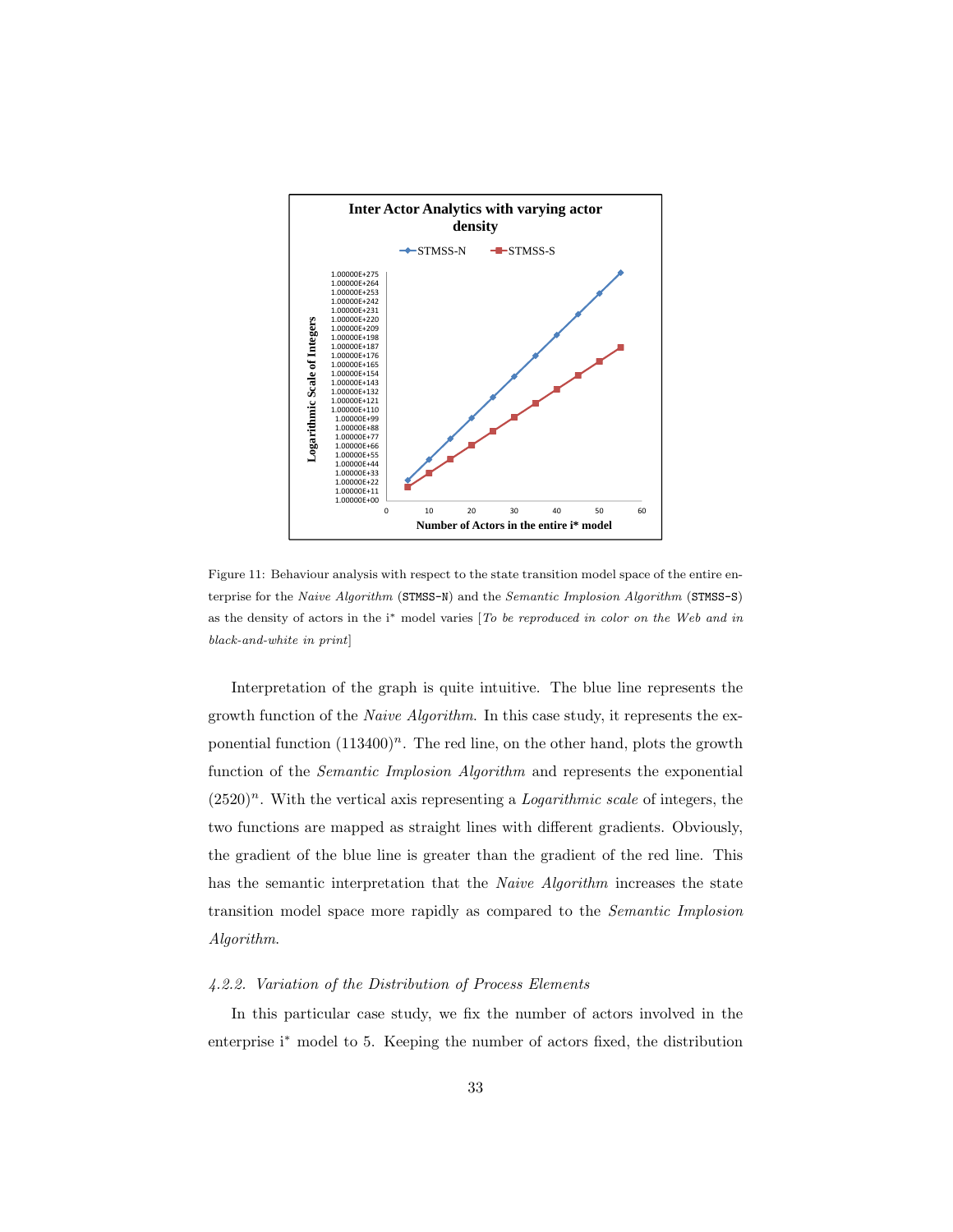| No. of Process   | Naive Algorithm                        | SI Algorithm                                                |
|------------------|----------------------------------------|-------------------------------------------------------------|
| Elements $(k_1)$ | STMSS-N= $(\frac{(2k_1)!}{2^{k_1}})^5$ | STMSS-S= $(\frac{(2k_2)!}{2^{k_2}})^5$ , $k_2 = k_1 \div 5$ |
| 5                | $1.87528E+25$                          | $1.01626E+17$                                               |
| 10               | $7.57046E+76$                          | $1.03277E + 34$                                             |
| 15               | $3.47576E + 139$                       | $1.04956E + 51$                                             |
| 20               | $2.85249E+209$                         | $1.06663E + 68$                                             |
| 25               | $6.11823E + 284$                       | $1.08399E + 85$                                             |

<span id="page-33-2"></span>Table 4: Inter Actor Analytics obtained by varying the Distribution of Process Elements

of model elements per actor is increased from 5 to 25 in steps of 5. Assuming uniformity across all the actors in the i<sup>\*</sup> model, every actor generates it's state transition model space with the same size. The space size changes with varying model element distribution density. Let the size of the state transition model spaces of the individual actors be given by  $S_1, S_2, ..., S_5$ , respectively, for some model element distribution k.

The Naive Algorithm combines equations [4](#page-12-0) and [6](#page-26-0) to give a function representing the growth rate of the state transition model space as follows:

<span id="page-33-1"></span><span id="page-33-0"></span>
$$
S_N = \left(\frac{(2k_1)!}{2^{k_1}}\right)^5, \forall k_1, k_1 \in \{5, 10, 15, 20, 25\}.
$$
 (9)

The Semantic Implosion Algorithm expands the state transition model space for task decompositions only. Our underlying assumption that there exists a 4 element task decomposition for every group of 5 elements dictates the growth function of the state transition model space as follows:

$$
S_S = \left(\frac{(2k_2)!}{2^{k_2}}\right)^5, k_2 = k_1 \div 5, \forall k_1, k_1 \in \{5, 10, 15, 20, 25\}.
$$
 (10)

The data generated from equations [9](#page-33-0) and [10](#page-33-1) is shown in Table [4.](#page-33-2) The number of actors have been fixed to be 5. Figure [12](#page-34-0) represents the graph corresponding to this data.

The interpretation of the graph is quite similar to the previous graphs. The vertical axis represents a Logarithmic scale of integers. Both the exponential function given by equations [9](#page-33-0) and [10](#page-33-1) appear as straight lines. However, the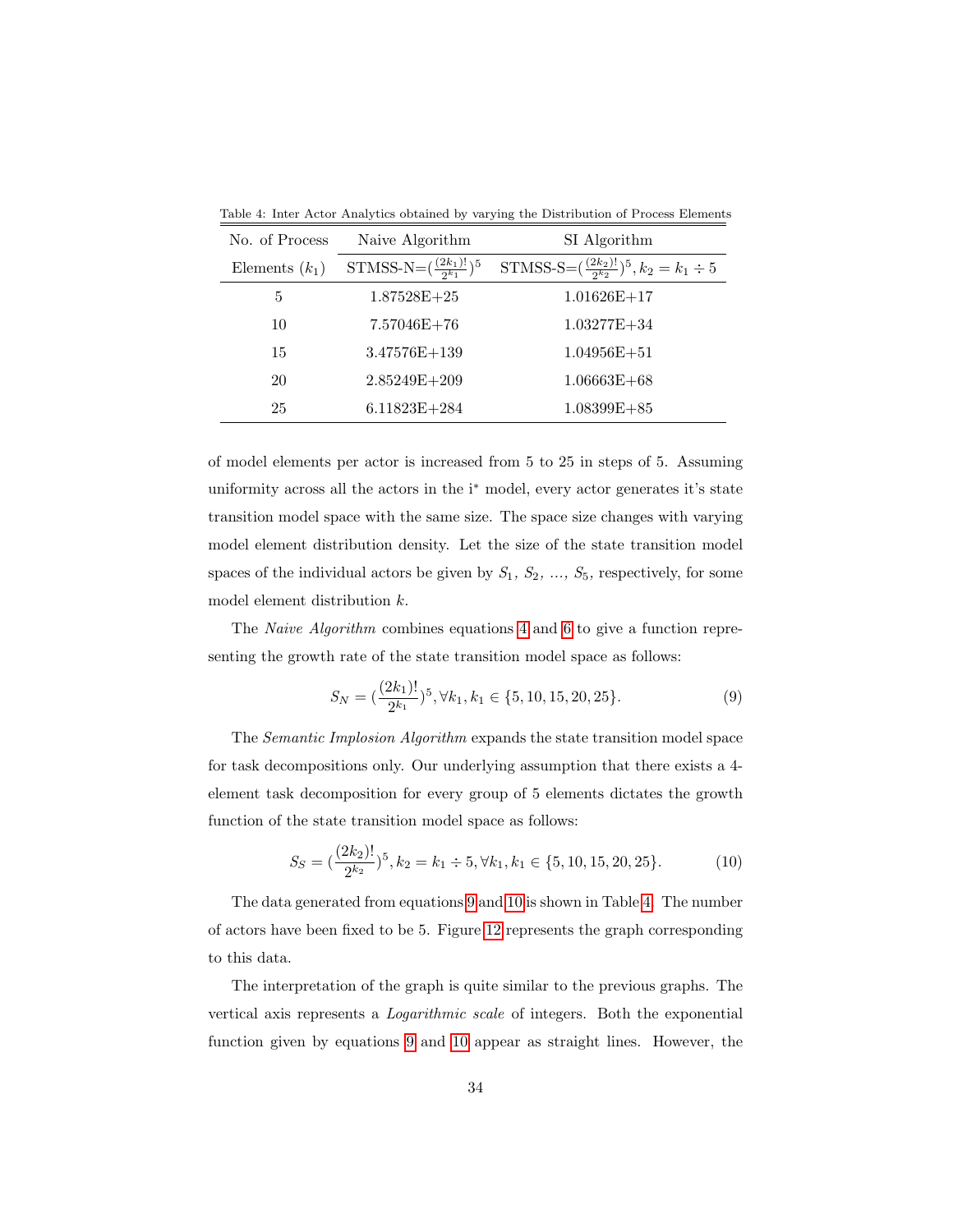

<span id="page-34-0"></span>Figure 12: Behaviour analysis with respect to the state transition model space of the entire enterprise for the Naive Algorithm (STMSS-N) and the Semantic Implosion Algorithm (STMSS-S) as the distribution of model elements within actors in the i<sup>∗</sup> model varies [To be reproduced in color on the Web and in black-and-white in print]

gradients of the two lines are widely different. This implies that the rate of growth of STMSS-N (represented by the blue line) is much greater than that of STMSS-S (represented by the red line).

## 4.3. SIA Analytics

The analytics provided in tables [2,](#page-28-0) [3,](#page-31-0) and [4,](#page-33-2) and the corresponding graphs shown in figures [10,](#page-29-0) [11,](#page-32-0) and [12,](#page-34-0) all point in the same direction. The obvious conclusion from these data sets is that the Semantic Implosion Algorithm provides a huge improvement over the more simple Naive Algorithm. The improvement is in the context of space complexity and the SI Algorithm provides this improvement with a factor of  $10^{15} - 10^{16}$ .

Accepting the above conclusion triggers an urge to take an insight into the behaviour of the SI Algorithm when both the parameters - Actor Density and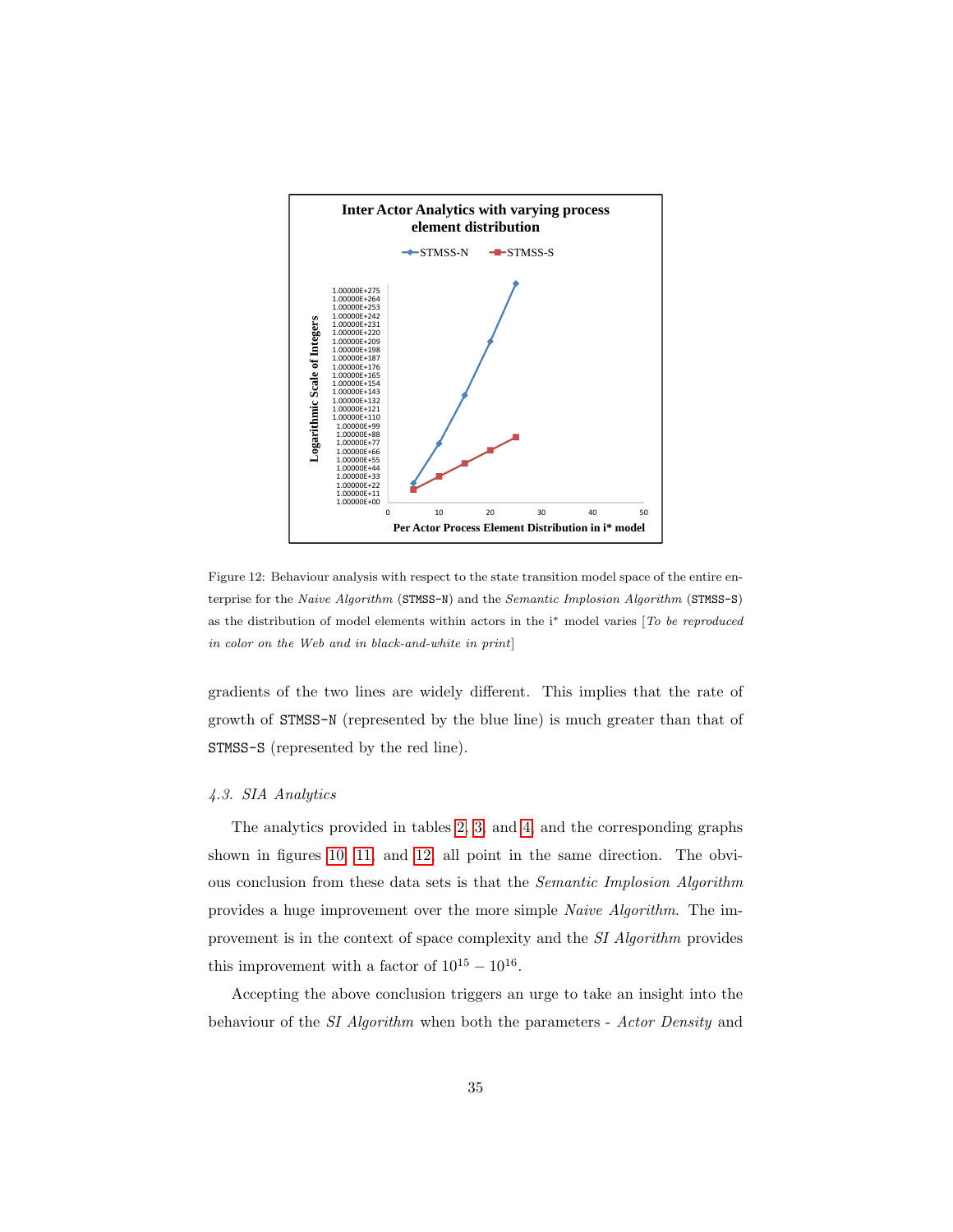<span id="page-35-0"></span>

| No.of Process    | SI Algorithm    |                  |                  |
|------------------|-----------------|------------------|------------------|
| Elements $(k_1)$ | STMSS-5         | STMSS-10         | STMSS-15         |
| 5                | $1.01626E+17$   | $1.03277E + 34$  | $1.04956E + 81$  |
| 10               | $1.03277E + 34$ | $1.06662E + 68$  | $1.10158E + 102$ |
| 15               | $1.04956E + 51$ | $1.10157E+102$   | $1.15617E + 153$ |
| 20               | $1.06663E + 68$ | $1.13769E + 136$ | $1.21349E + 204$ |
| 25               | $1.08399E + 85$ | $1.17503E + 170$ | $1.38069E + 255$ |

Table 5: Inter Actor Analytics obtained by varying both Actor Density and Distribution of Process Elements for the SI Algorithm

Property Element Distribution - are varied simultaneously. Table [5](#page-35-0) provides such a data set. The data are obtained by varying the distribution of model elements in individual actors from 5 per actor to 25 per actor, in steps of 5. The state transition model space size is obtained using the following equation:

<span id="page-35-1"></span>
$$
STMSS-A = \left(\frac{(2k_2)!}{2^{k_2}}\right)^A, k_2 = k_1 \div 5 \tag{11}
$$

The  $A$  in equation [11](#page-35-1) represents the number of actors.  $k_2$  is obtained from  $k_1$  as mentioned in the equation due to the assumption that we have a 4-element task decomposition for every group of 5 model elements. Maintaining the uniformity of model element distribution across all the actors of an i<sup>∗</sup> model, we obtain the data set for 5, 10, and 15 actors, given by STMSS-5, STMSS-10, and STMSS-15, respectively. The graph obtained from the data set in table [5](#page-35-0) is shown in figure [13.](#page-36-1)

The graph is fairly simple to analyze and interpret. The vertical axis is again a Logarithmic Scale. Each of the individual lines (blue, red, and green) are linear, representing exponential growth functions. The fact that the state transition model space size will increase with greater number of actors has already been observed in figure [11.](#page-32-0) Hence, the higher positioning of the lines as the number of actors increases. It can also be concluded from figure [12](#page-34-0) that for a fixed actor density, the state transition model space size increases with increasing density of model elements. Hence, the positive gradient in each of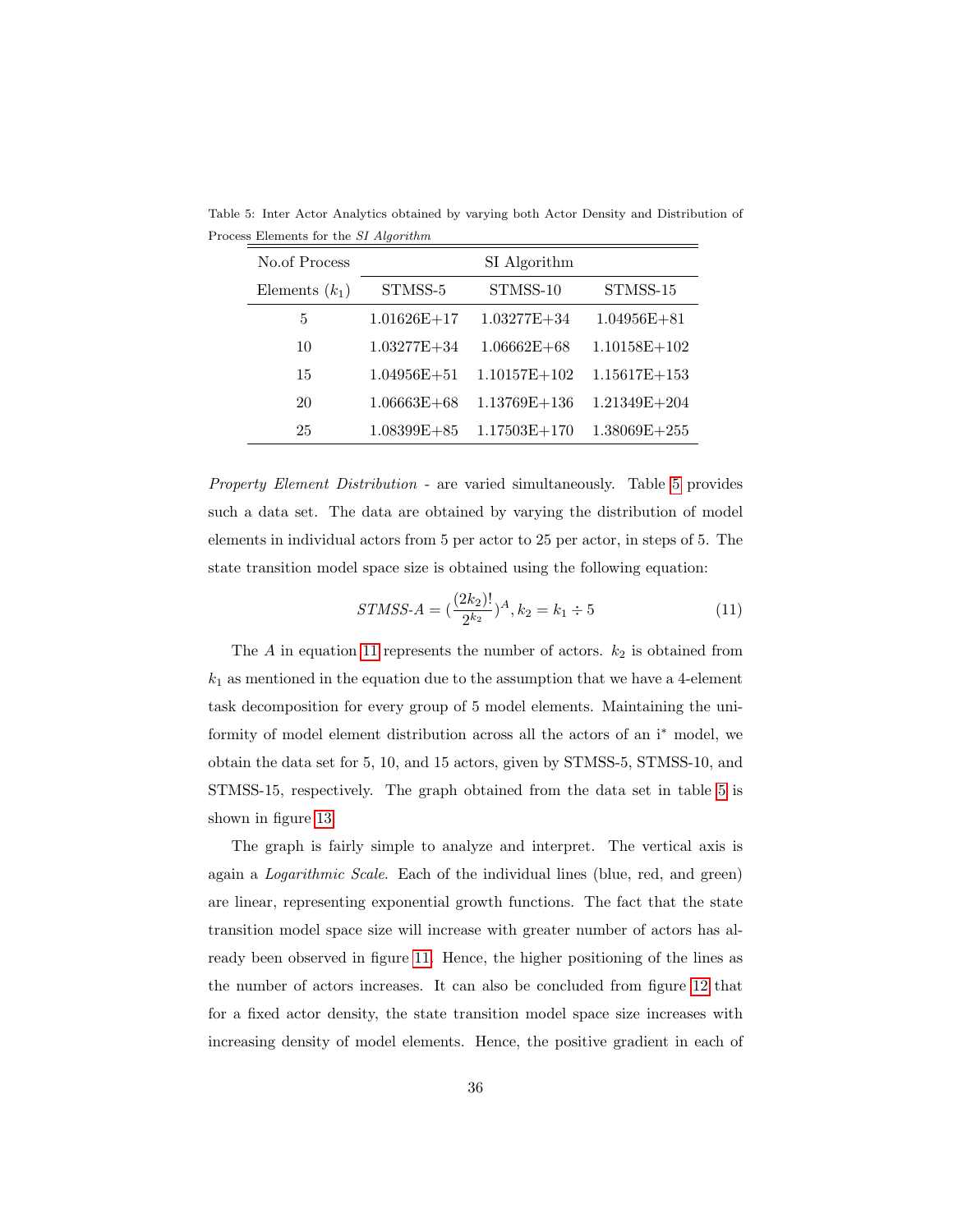

<span id="page-36-1"></span>Figure 13: Behaviour analysis of the Semantic Implosion Algorithm (w.r.t. the state transition model space) as the distribution of model elements within actors and the actor density in the i<sup>\*</sup> model are both varied [To be reproduced in color on the Web and in black-and-white in print]

the three lines.

The more important observation here is that the gradient of the lines increases with increasing actor density, i.e., the green line is more steep compared to the red line which, in turn, is steeper than the blue line. We already know that the gradient of the straight lines represents the rate of growth of the exponential functions representing the growth of the respective state transition model spaces. This means that as the actor density increases, the state transition model space increases even more rapidly.

## <span id="page-36-0"></span>5. Conclusion

Enterprise architects are aware of the need for temporal information to be captured by a modelling language. However, a requirement specification modelling paradigm like i\* is essentially sequence agnostic and rightfully so. i<sup>∗</sup> mod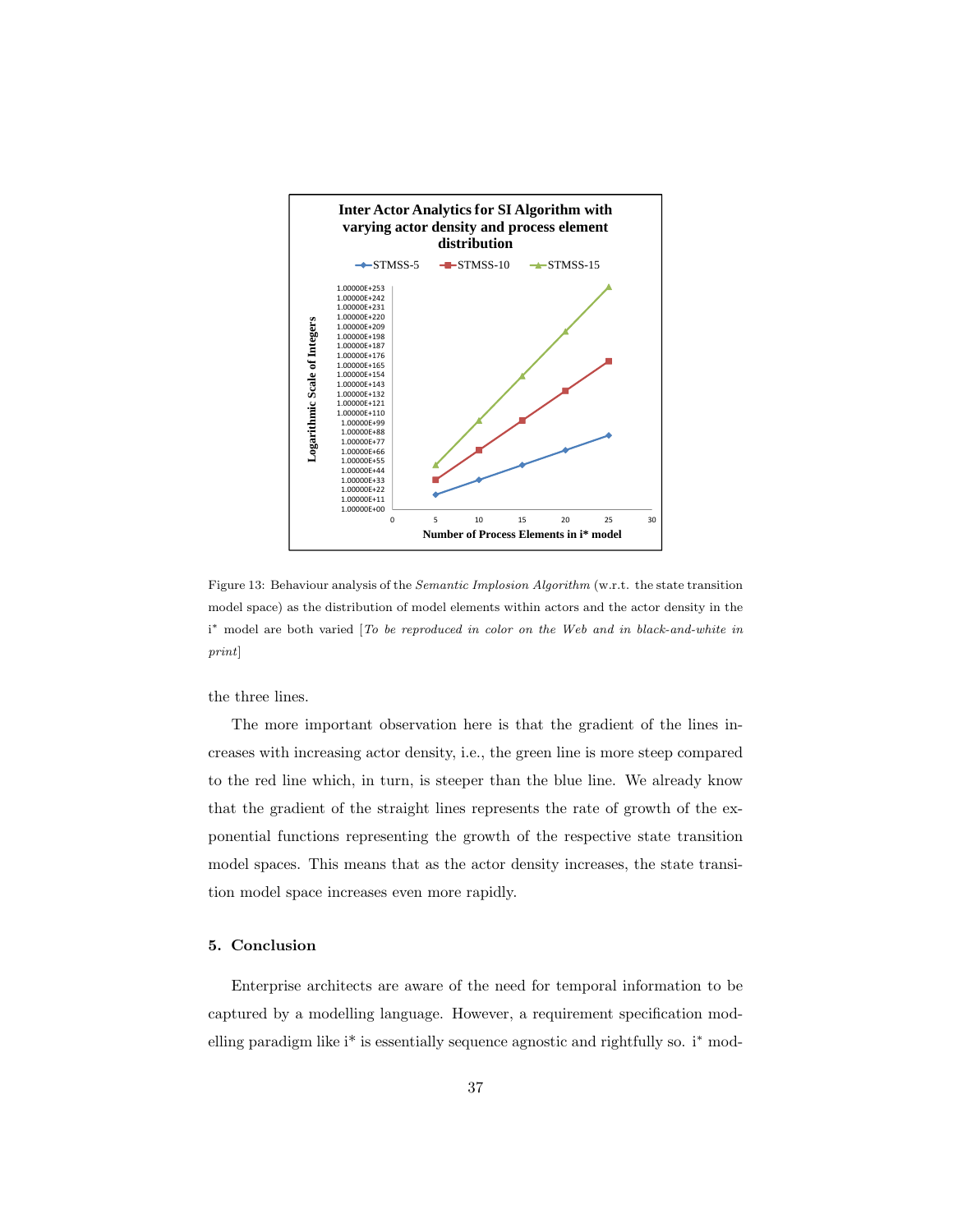els are used to provide an abstract graphical overview of the enterprise to the customer so that he/she has a better understanding of the implications of the requirements as specified by him/her. The true essence of modelling does not reside in providing a graphical interface to the outside world; rather modelling can be exploited for ensuring the correctness of the enterprise being designed by checking the model against inconsistencies, incorrect assertions, counterpossibilities and different other types of anomalies. Formal Model Checking methods and tools exist to achieve this. A correct model can then be used to automate the generation of code snippets that help in the design and testing phases of the System Development Life Cycle.

Enterprise designers are of the same opinion that both Model Checking and Automated Code Generation demand the existence of sequential information within the model. Model Checking tools, typically check a model against certain temporal properties. The need to bridge the gap between i\* models and any other business process model is evident. Although model transformations have existed in the industry for quite some time, no work has been done to derive sequential models from i\* models. This paper first illustrates and presents a Naive Algorithm for extracting sequences from i\* model constructs. Simulation results demonstrate how this causes a hyperexponential explosion in the state transition model space. The Semantic Implosion Algorithm provides an approach to counter this explosion.

Detailed simulations have been done by applying both the algorithms to similar types of i<sup>\*</sup> models and the results show that the *Semantic Implosion* Algorithm provides a significant improvement over the Naive Algorithm. Typically, the state transition model space grows in the order of  $10^{20}$  for the Naive Algorithm, whereas, for the *Semantic Implosion Algorithm*, the growth rate is restricted to the order of  $10^3$ . Although this may not be the best approach to extract a minimal set of plausible state transition models that can be derived from a given i<sup>∗</sup> model, it definitely provides a significant improvement over the Naive Algorithm.

The set of possible state transition models, that correspond to a given i<sup>\*</sup>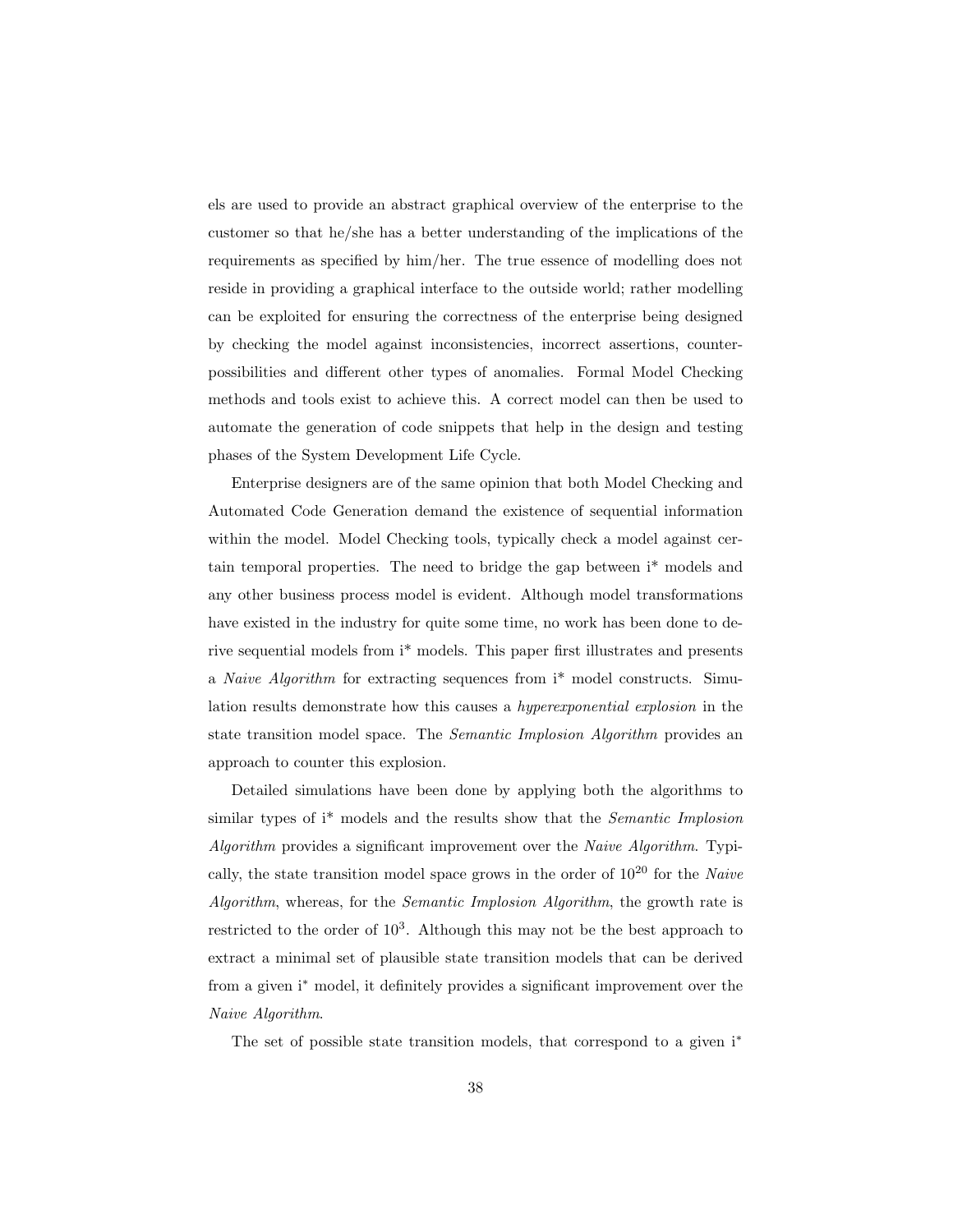model, can be further pruned by feeding them into a Model Checking tool like NuSMV and checking them against certain customer-specific temporal properties or compliance rules. All models that generate counter-examples may be discarded. This is one of the biggest advantages of modelling an enterprise. Also, once the set of valid state transition models have been obtained, we can map them to BPMN models, Petri-Nets, or even UML models. This helps Enterprise Architects by allowing the automated generation of code snippets, thereby, reducing the efforts required to build the enterprise. Thus, once the requirements have been finalized and modelled by the architects, the development of the enterprise becomes fully automated, ensuring greater consistency and correctness and reducing the risks of failure.

## Acknowledgement

This work is a part of the Ph.D. work of Novarun Deb, who is a Research Fellow in the University of Calcutta under the Tata Consultancy Services (TCS) Research Scholar Program (RSP). We acknowledge the contribution of TCS Innovation Labs in funding this research. Part of this work was done by Novarun Deb at the Decision Systems Lab, University of Wollongong, during June-July 2014. We acknowledge the Technical Education Quality Improvement Programme (TEQIP), University of Calcutta, for organizing and sponsoring my visit to the university in Wollongong, Australia.

## References

- <span id="page-38-0"></span>[1] A. D. Fuxman, Formal analysis of early requirements specifications, MS thesis (2001), Department of Computer Science, University of Toronto, Canada.
- <span id="page-38-1"></span>[2] S. Sendall, W. Kozaczynski, Model transformation: The heart and soul of model-driven software development, IEEE Software 20 (5) (2003) 42–45. [doi:10.1109/MS.2003.1231150](http://dx.doi.org/10.1109/MS.2003.1231150).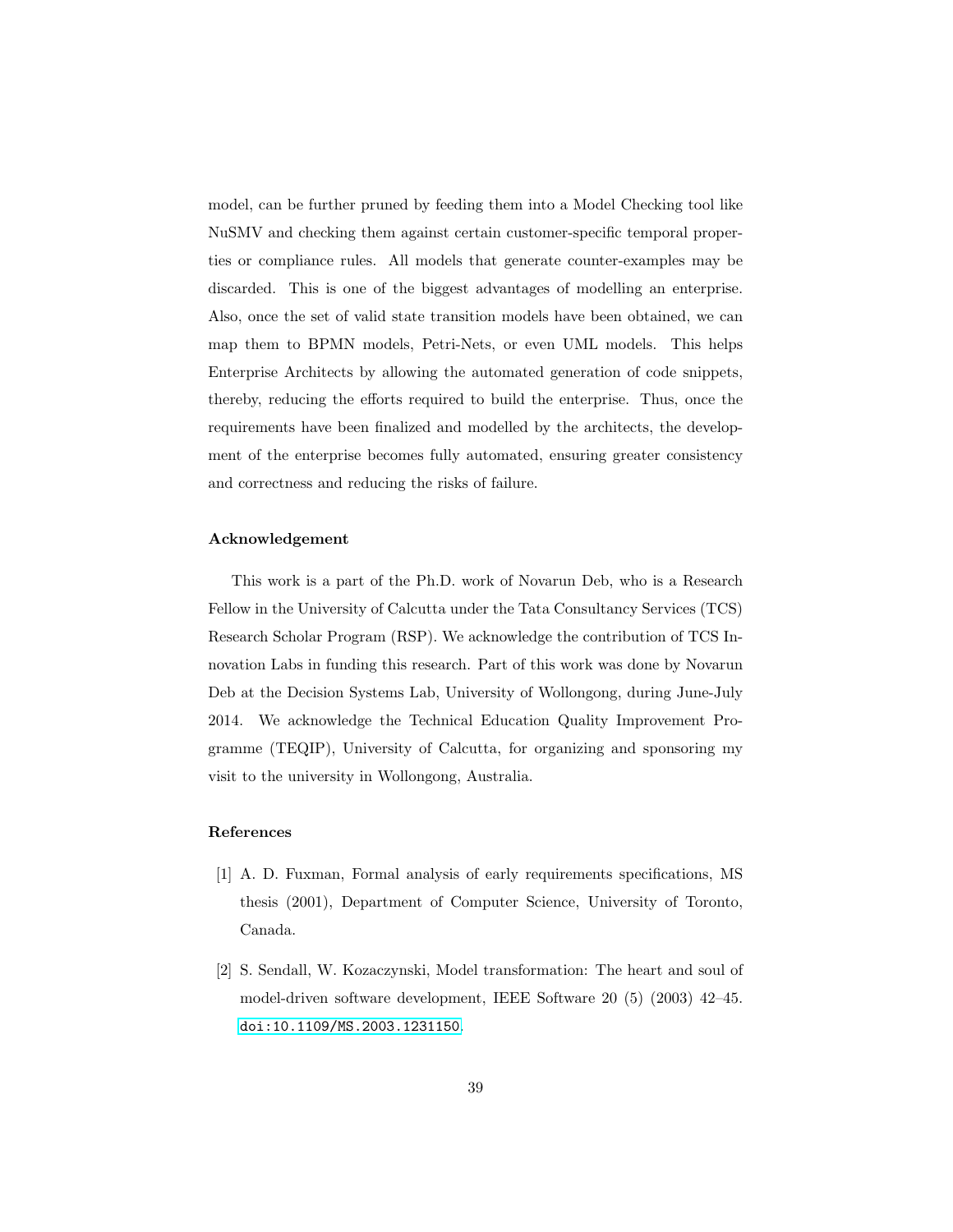- <span id="page-39-0"></span>[3] J. Schönböck, et al., Catch me if you can - debugging support for model transformations, MODELS 2009 Workshops, Lecture Notes in Computer Science 6002 (2010) 5–20. [doi:10.1007/978-3-642-12261-3\\_2](http://dx.doi.org/10.1007/978-3-642-12261-3_2).
- <span id="page-39-1"></span>[4] S. M. A. Shah, K. Anastasakis, B. Bordbar, From uml to alloy and back again, MODELS 2009 Workshops, Lecture Notes in Computer Science 6002 (2010) 158–171. [doi:doi-10.1007/978-3-642-12261-3\\_16](http://dx.doi.org/doi - 10.1007/978-3-642-12261-3_16).
- <span id="page-39-2"></span>[5] A. A. Kerzhner, C. J. J. Paredis, Model-based system verification: A formal framework for relating analyses, requirements, and tests, MODELS 2010 Workshops, Lecture Notes in Computer Science 6627 (2011) 279–292. [doi:](http://dx.doi.org/doi - 10.1007/978-3-642-21210-9_27) [doi-10.1007/978-3-642-21210-9\\_27](http://dx.doi.org/doi - 10.1007/978-3-642-21210-9_27).
- <span id="page-39-3"></span>[6] G. Mussbacher, et al., Comparing six modelling approaches, MODELS 2011 Workshops, Lecture Notes in Computer Science 7167 (2012) 217–243. [doi:10.1007/978-3-642-29645-1\\_22](http://dx.doi.org/10.1007/978-3-642-29645-1_22).
- <span id="page-39-4"></span>[7] G. Mussbacher, Aspect-oriented user requirements notation, PhD thesis (2010), School of Information Technology and Engineering, University of Ottawa, Canada.
- <span id="page-39-5"></span>[8] G. Georg, Activity theory and its applications in software engineering and technology, Colorado State University Technical Report CS-11-101 (2011).
- <span id="page-39-6"></span>[9] S. B. Kathayat, H. N. Le, R. Bræk, A model-driven framework for component-based development, Integrating System and Software Modelling - SDL, Lecture Notes in Computer Science 7083 (2011) 154–167.
- <span id="page-39-7"></span>[10] A. Capozucca, B. Cheng, N. Guelfi, P. Istoan, [bcms-oom-spl,](http://www.cs.colostate.edu/content/bcms-oom-spl) Repository for Model Driven Development (2011). URL <http://www.cs.colostate.edu/content/bcms-oom-spl>
- <span id="page-39-8"></span>[11] J. Klein, J. Kienzle, Reusable aspect models, 11th Workshop on Aspect-Oriented Modelling, Nashville, TN, USA (2007).